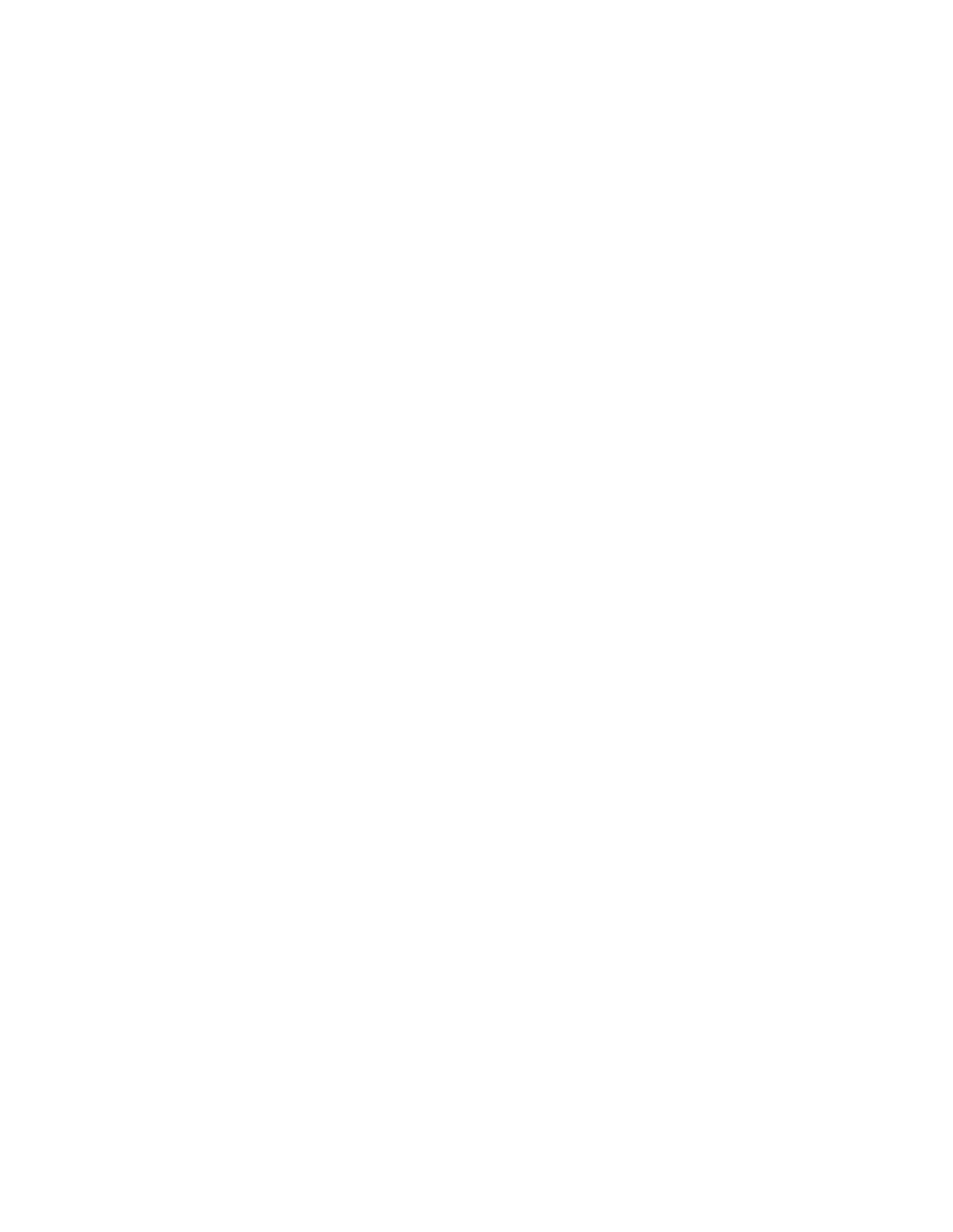#### **IMF Working Paper**

#### European Department

## **Trade Creation and Diversion Revisited: Accounting for Model Uncertainty and Natural Trading Partner Effects1**

Prepared by Theo Eicher, Christian Henn, and Chris Papageorgiou

Authorized for distribution by James Daniel

March 2008

#### **Abstract**

## **This Working Paper should not be reported as representing the views of the IMF.**

The views expressed in this Working Paper are those of the author(s) and do not necessarily represent those of the IMF or IMF policy. Working Papers describe research in progress by the author(s) and are published to elicit comments and to further debate.

Trade theories covering Preferential Trade Agreements (PTAs) are as diverse as the literature in search of their empirical support. To account for the model uncertainty that surrounds the validity of the competing PTA theories, we introduce Bayesian Model Averaging (BMA) to the PTA literature. BMA minimizes the sum of Type I and Type II error, the mean squared error, and generates predictive distributions with optimal predictive performance. Once model uncertainty is addressed as part of the empirical strategy, we report clear evidence of Trade Creation, Trade Diversion, and Open Bloc effects. After controlling for natural trading partner effects, Trade Creation is weaker – except for the EU. To calculate the actual effects of PTAs on trade flows we show that the analysis must be comprehensive: it must control for Trade Creation and Diversion as well as all possible PTAs. Several prominent control variables are also shown to be robustly related to Trade Creation; they relate to factor endowments and economic policy.

JEL Classification Numbers: F10, F15, C11

 $\overline{a}$ 

Keywords: Trade Creation and Trade Diversion, Preferential Trade Agreements, Bayesian Model Averaging, Country-Pair Fixed Effects.

Authors' E-Mail Addresses:  $te@u.washington.edu$ ; chenn $@imf.org$ ; and cpapageorgiou $@imf.org$ 

<sup>&</sup>lt;sup>1</sup> We thank Steven Yamarik for readily sharing his dataset and Serban Ranca for outstanding research and programming assistance. Brian Donhauser and Alan van der Hilst provided helpful comments. Christian Henn acknowledges support from the Henry Buechel Memorial Fellowship. The views expressed in this study are the sole responsibility of the authors and should not be attributed to the International Monetary Fund, its Executive Board, its management, or the Department of Economics at the University of Washington.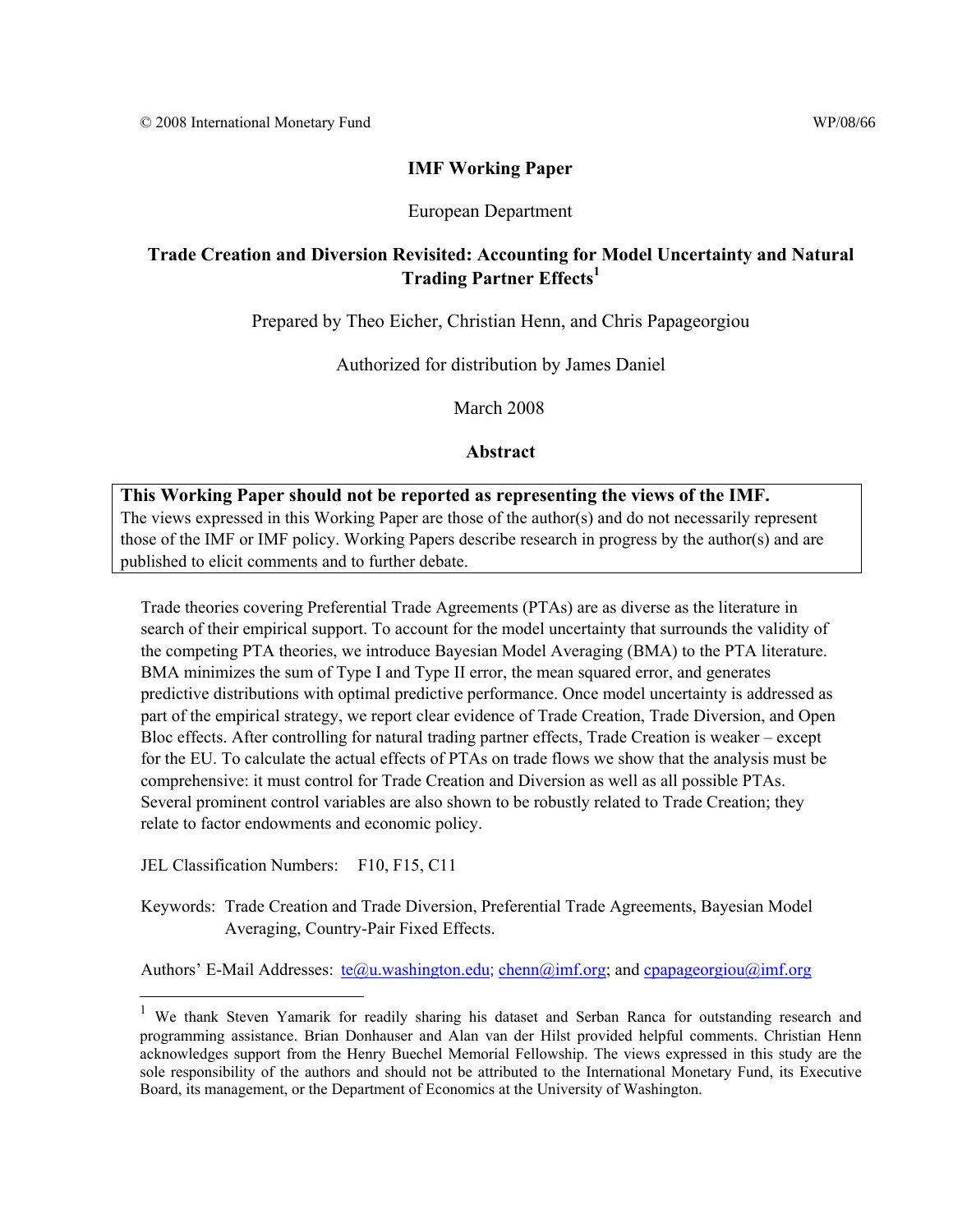| C. Accounting for Model Uncertainty through Bayesian Model Averaging (BMA)10           |  |
|----------------------------------------------------------------------------------------|--|
|                                                                                        |  |
|                                                                                        |  |
| A. PTA Trade Creation/Diversion: Differences due to Methodologies 13                   |  |
| B. PTA Trade Creation/Diversion: Accounting for Natural Trading Partners 14            |  |
|                                                                                        |  |
| D. Beyond PTAs: Trade Creation/Diversion and Economic Policy/Factor                    |  |
|                                                                                        |  |
|                                                                                        |  |
| <b>Tables</b>                                                                          |  |
|                                                                                        |  |
| 2. Common Gravity Model Controls, their Estimated Relationship with Bilateral Trade in |  |
|                                                                                        |  |
|                                                                                        |  |
|                                                                                        |  |
|                                                                                        |  |
|                                                                                        |  |
|                                                                                        |  |

## Contents Page

2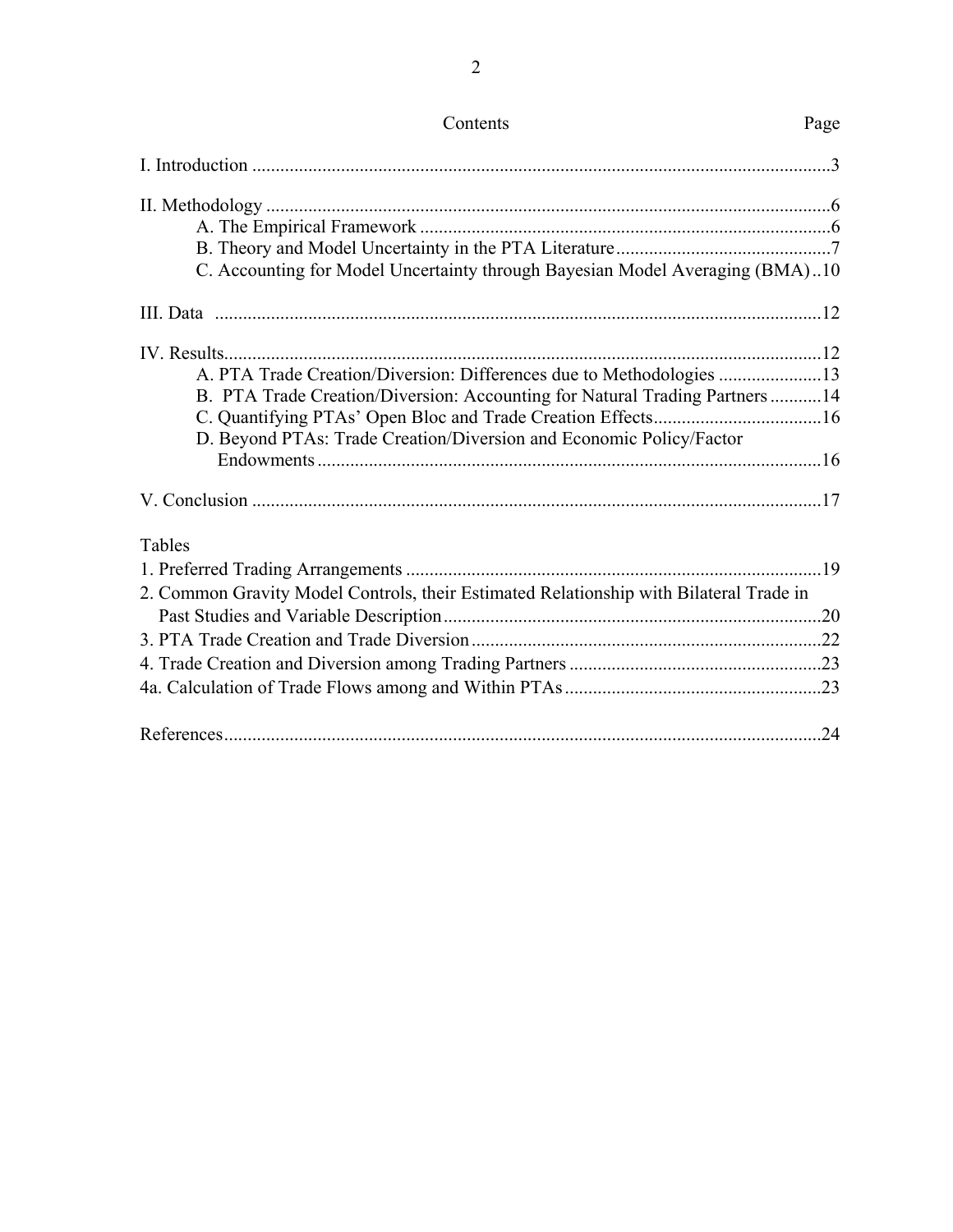#### **I. INTRODUCTION**

Bhagwati and Panagariya (1996) call Preferential Trading Arrangements (PTAs) "two faced." They introduce trade liberalization at the cost of discrimination in form of distorted trade preferences and market access. A controversy has raged since the 1950s regarding the benefits and costs of PTAs, due to possible Trade Creation among members and Trade Diversion among nonmembers (Viner, 1950). Time has not provided a consensus; to the contrary: as the proliferation of PTAs increased in the 1990s, so did the number of theories predicting either increasing or decreasing trade flows among (non)members. As the volume of competing theories has grown, the number of associated candidate regressors has also expanded to render comprehensive robustness analysis using traditional methods virtually impossible. Consequently, a large empirical literature emerged to estimate different subsets of PTA theories using gravity equations. It is therefore not surprising that coefficient estimates resulting from such regressions are well known to be highly dependent on the exact set of regressors selected in each study (see Baxter and Kouparitsas, 2006).

Ghosh and Yamarik (2004) provide the most extensive PTA robustness analysis to date. Not only do they include the largest possible number of PTAs, but they also use Extreme Bound Analysis (Leamer, 1983) to allow for the examination of a diverse set of PTA theories. They find *no* evidence of Trade Creation or Diversion for *any* PTAs and relaxed extreme bounds pick up only Trade Diverting PTAs. In this paper we introduce Bayesian Model Averaging (BMA) to the PTA literature, it is a statistical technique specifically designed to incorporate model uncertainty into the estimation process. It allows us to examine all possible models, to weigh each model according to quality, and to provide a probability distribution for each coefficient estimate. Raftery and Zheng (2002) prove that BMA maximizes predictive performance while minimizing the total error rate when compared to any individual model.<sup>2</sup>

Using this powerful technique, we take a fresh look at Trade Creation and Diversion for the 12 major PTAs examined by Ghosh and Yamarik (2004) in a dataset that covers 186 countries and five year intervals from 1970-95. Then we extend the Ghosh and Yamarik approach to also account for "natural trading partner" effects that have not been fully accounted for by the common gravity controls. We introduce country pair fixed effects to better distinguish between true PTA effects and effects caused by unobserved characteristics that are unrelated to PTAs. Country-pair fixed effects have been introduced into the analysis of PTAs by Cheng and Wall (2005), who examine Trade Creation for a subset of 5 RTAs in 29 countries over 3 years. Below we examine Trade Creation and Diversion for 186 countries, 12 PTAs over 25 years while simultaneously accounting for model uncertainty.

Our second specification is therefore the preferred specification. Hummels and Levinsohn (1995) were first to introduce country-pair fixed effects into the gravity equation to better

<u>.</u>

<sup>&</sup>lt;sup>2</sup> Alternative applications of BMA to international economics are Wright (2003) and Chen and Rogoff (2006).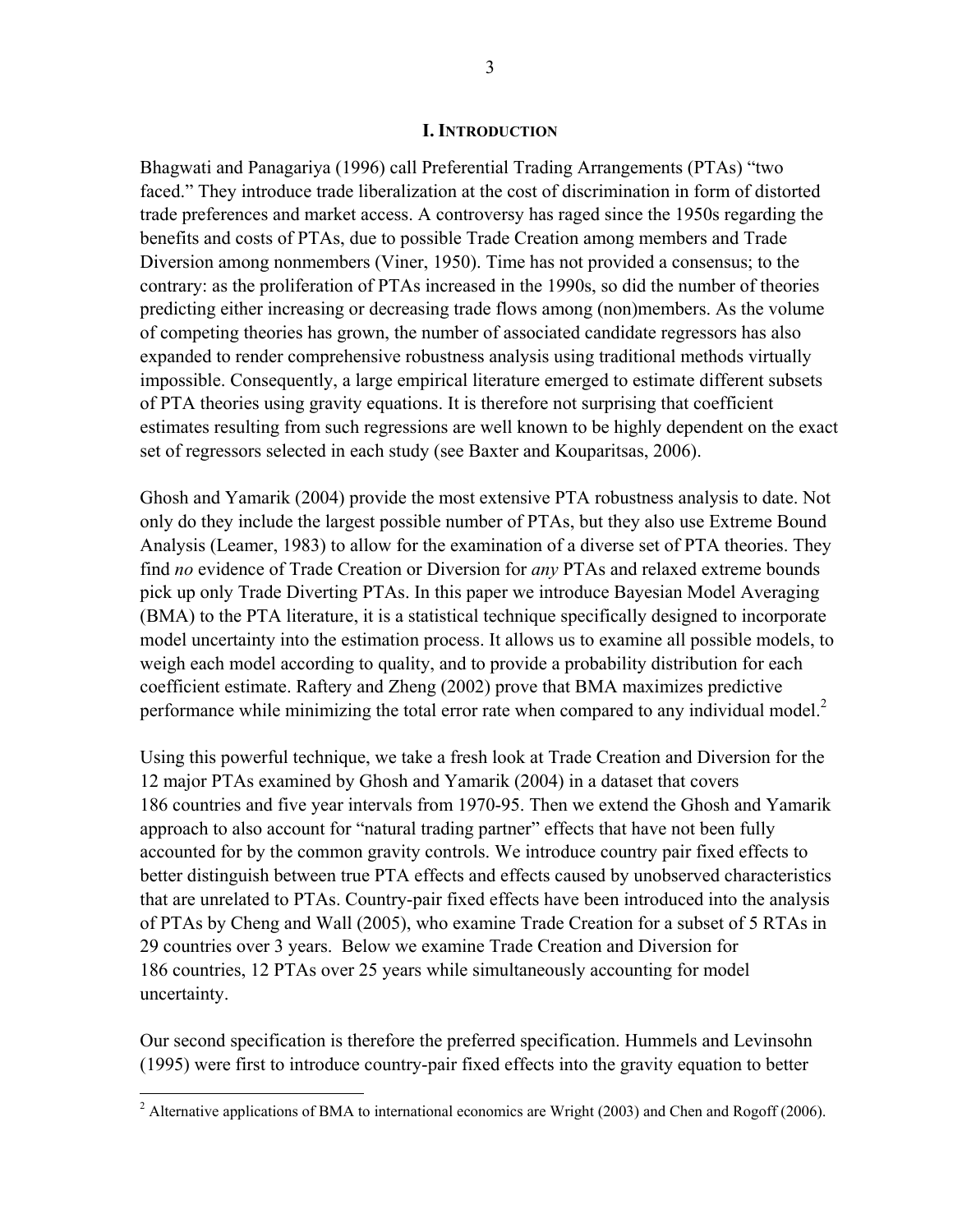distinguish between factor endowments and market structure as trade flow drivers. Egger and Pfaffermayr (2003) advocate such fixed effects to account for heterogeneity induced by timeinvariant factors (e.g., geography, history, policy and culture) that are only partially accounted for by the explanatory variables or completely unobserved. Glick and Rose (2002) use the same specification as Egger and Pfaffermayr (2003), but motivate country-pair fixed effects as proxies for multilateral resistance (Anderson and van Wincoop, 2003). A growing literature on PTAs examines also the endogeneity of PTAs (see Magee, 2003; and Baier and Bergstrand 2002, 2004, 2007). All approaches to endogeneity generally use instruments that are also controlled for either by the additional controls we add to the structural model, or by characteristics that are absorbed by the country-pair fixed effects.

Our main finding is threefold. First, in our benchmark specification (which does not correct for country-pair fixed effects to replicate Ghosh and Yamarik, 2004) PTAs are shown to exhibit strong Trade Creation, Trade Diversion and open blocks effects for 14 PTAs. This result is in stark contrast to Ghosh and Yamarik who find no effects of no effects of Trade Creation or Diversion for any PTAs at the extreme bounds established through their Extreme Bounds Analysis (EBA) methodology. A relaxation of these extreme bounds leads them to find trade creation in CACM, CARICOM, MERCOSUR and APEC.<sup>3</sup> These are 3 of the same 4 PTAS for which we also find trade creation, however even under this specification of the posterior, Ghosh and Yamarik cannot pick up the other 10 trade diverting and open block effects identified by BMA. This clearly indicates that different models are picked by BMA than by EBA.

Second, after controlling for additional omitted variable bias with country-pair fixed effects, we find that most of the previously large PTA effects were due to natural trading partnerships. Trade Creation is muted, and all but one Trade Diversion effects disappear. Controlling fully for natural trading partner effects also highlights strong Open Bloc Trade Creation for a number of major PTAs. We can only speculate that these PTAs may have been created exactly because of such unobservables, but we cannot attribute the change in trade flows to the formation of PTAs (as pooled OLS regressions would). Finally, our results emphasize that the appropriate empirical strategy to isolate effects of PTAs must involve as many PTAs as possible. The exact Open Bloc Trade Creation effect for a given PTA can only be determined after examining the exact interaction between PTAs. The actual impact of a PTA on bilateral trade is shown to depend not only on its own Trade Creation and Diversion but also on its trading partner's PTA effects.

 $\overline{a}$ 

<sup>&</sup>lt;sup>3</sup> Relaxing the extreme bounds refers to the common practice in Extreme Bounds Analysis to supplementarily report results that emerge from considering an even more limited model space than the one used for the "regular" Extreme Bounds Analysis. This more limited model space is obtained by only considering models in which point estimates on control variables (i.e. non-PTA related variables) take values within a  $\alpha$  percent confidence ellipsoid around the full model's point estimates. The full model is considered the one including all regressors employed in the study. Ghosh and Yamarik (2004) use a value of 95 percent for α. For further information, the reader is referred to the excellent explanation of Cooley and LeRoy (1981, pp. 832-4).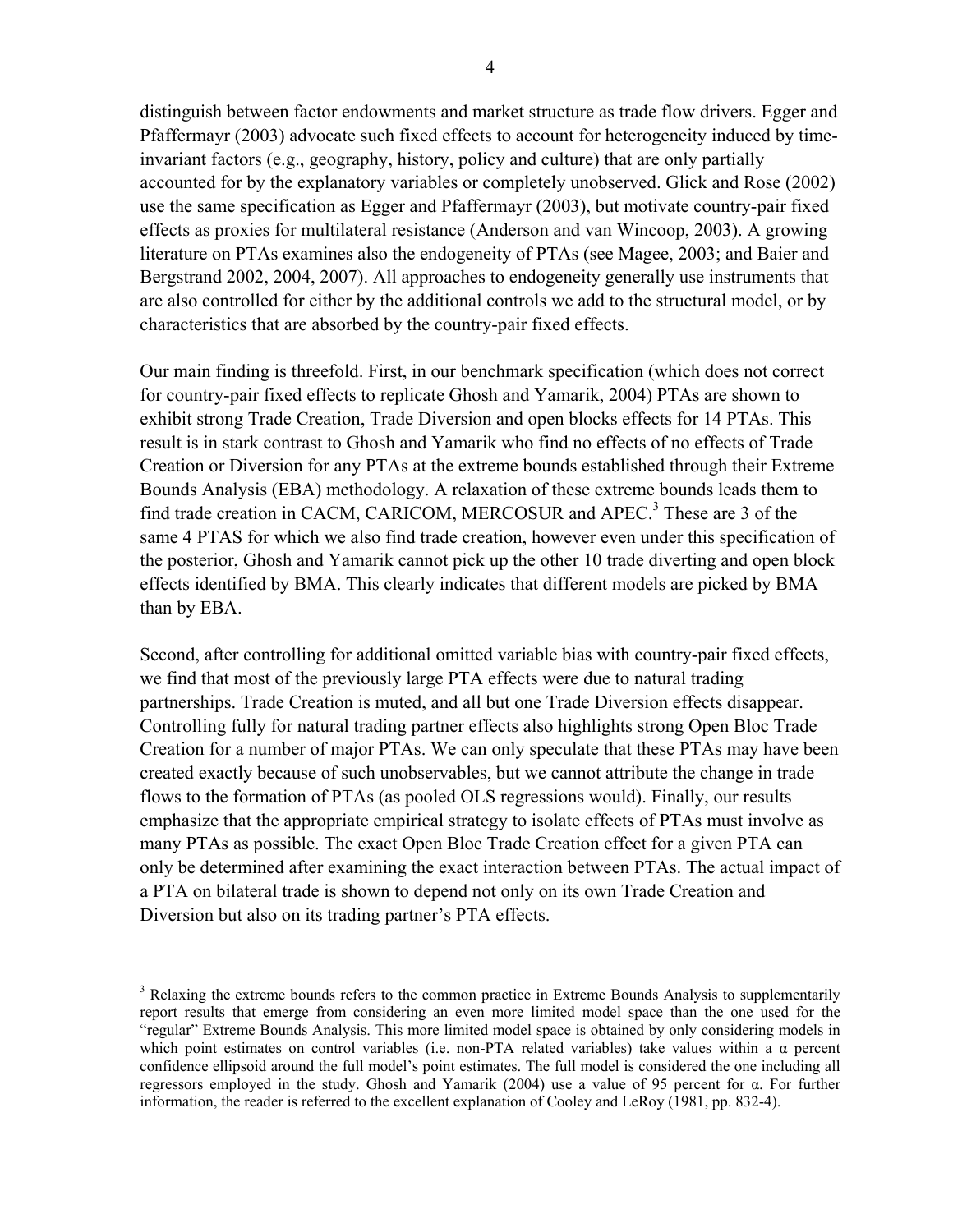These results are at odds with Ghosh and Yamarik (2004) and the differences arise for three reasons. First, BMA inference is based on an unrestricted search of the model space spanned by all candidate regressors. Secondly, BMA theory requires that each model is weighed according to its quality, while Extreme Bound Analysis weighs models equally and thus attributes equal power of inference to exceptionally weak or strong models. What is important, however, is not whether a method is too stringent to deliver results, but whether the methodology is theory-based and efficient.<sup>4</sup> Finally, our second set of results regarding the impact of natural trading partners differ from Ghosh and Yamarik's (2004) because we expand their dataset to allow for the 3,420 additional country-pair fixed effects in the second part of our analysis.

BMA's improved model selection approach and accounting for model uncertainty leads to the resolution of a number of empirical puzzles in the PTA literature. The implausibly large APEC coefficient that is commonly observed in the literature is only initially confirmed by BMA; after controlling for country-pair specific fixed effects, however, the purely consultative APEC no longer exhibits strong effects on trade flows.<sup>5</sup> The European PTAs, on the other hand, reveal their strong impact only after we control for country-pair fixed effects, which establishes that EU countries naturally under-trade relative to the prediction of the standard gravity model.<sup>6</sup> NAFTA is shown to be the only Trade Diverting PTA and this only in trade with a select subset of countries. Due to the strong Open Bloc effects among Asian and European countries, their trade with NAFTA actually increased over the period of our sample.

The remainder of the paper is organized as follows. Section 2 discusses the BMA methodology used in our estimation to resolve model uncertainty present in the theoretical PTA literature. Since BMA is relatively new to international economics, we discuss briefly its basic framework. In Section 3 we take a look at the data and in Section 4 we report and discuss our results. Section 5 concludes.

 4 Previous comparisons between Extreme Bound Analysis and BMA results have also found Extreme Bound Analysis to be excessively stringent (see Sala-i-Martin, 1997; and Fernandez, Ley and Steel, 2001a).

 $<sup>5</sup>$  APEC is included in our dataset for two reasons. First, it is part of the original dataset and a central objective</sup> is to compare results to Ghosh and Yamarik, using our improved methodology. Second, we are comfortable to leave APEC in the sample since it is then shown by our methodology that, if model uncertainty is taken into account, the purely consultative APEC exhibits no trade effects – in contrast to the findings in many prominent papers in the literature.

<sup>&</sup>lt;sup>6</sup> Predominantly negative residuals for European country pairs tend to be a feature of the standard gravity model, an observation that has been made repeatedly in the literature, see e.g. Pollak (1996) or Rose (2004).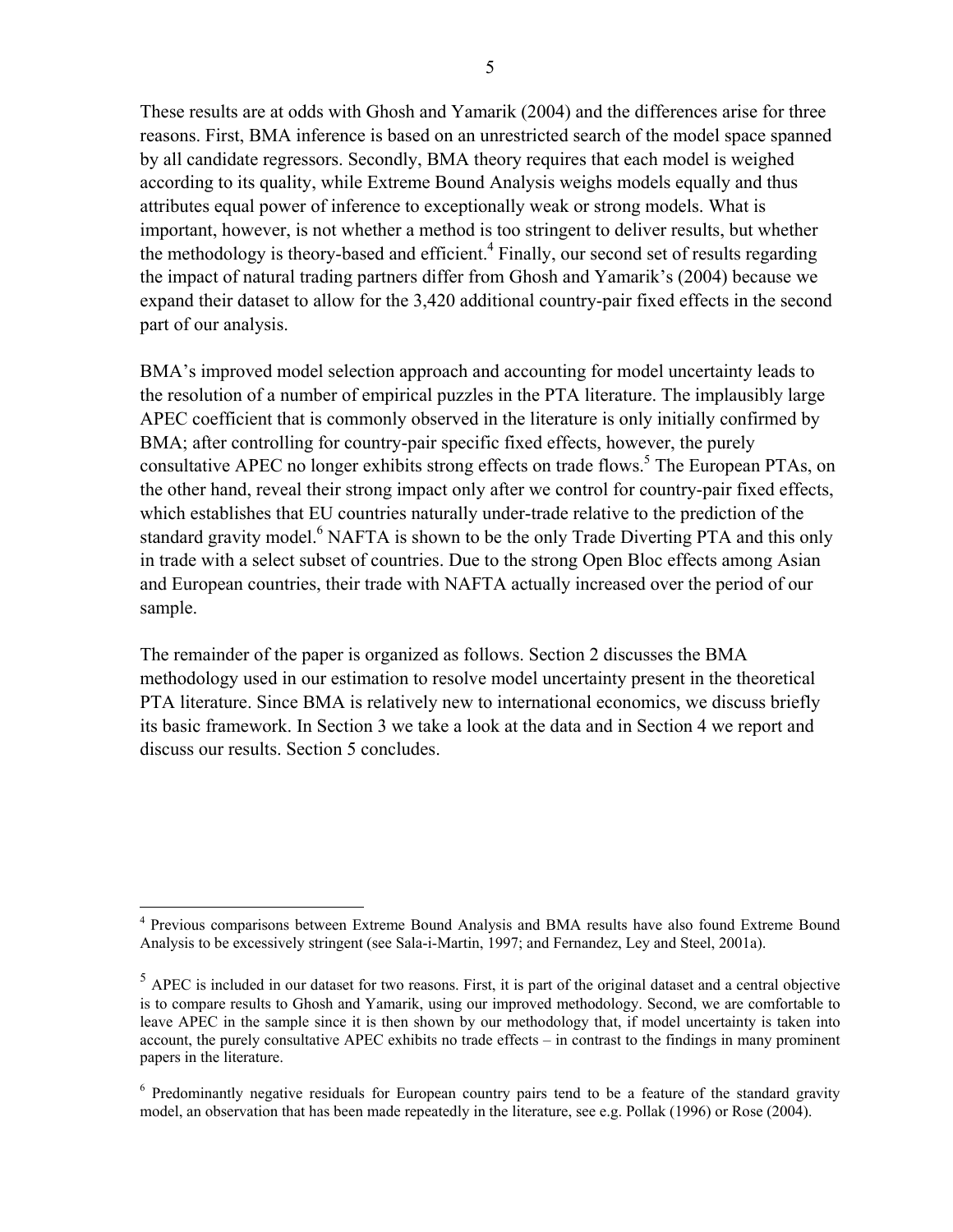#### **II. METHODOLOGY**

#### **A. The Empirical Framework**

Econometric studies that seek to identify the impact of PTAs on trade flows are generally based on the gravity model.<sup>7</sup> The approach fits the application particularly well, due to the gravity model's proven efficiency in predicting trade flows (see Frankel and Romer, 1999). This allows PTA coefficients to pick up on deviations between predicted and actual trade. The basic gravity framework is given by

$$
\log T_{ijt} = \alpha_t + \beta_1 \log Y_{it} Y_{jt} + \beta_2 \log D_{ij} + \beta_3 X_{ijt} + \varepsilon_{ijt},
$$
 (1)

where bilateral trade, *Tijt*, between country pairs *i* and *j* at time *t* depends positively on national incomes,  $Y_{it}$  and  $Y_{it}$ , and negatively on bilateral distance,  $D_{ij}$ . Typically a matrix of covariates, *Xijt*, is included to represent alternative trade theories and to proxy for unobservable trade costs. Therefore our regression models should be seen as reduced forms that capture aspects of the theories described in Section 2.2. The inclusion of time fixed effects,  $\alpha$ , is standard in the literature to eliminate bias resulting from aggregate shocks to world trade. Time fixed effects also mitigate any spurious correlation introduced, for example, by the use of a U.S. price index to deflate all trade flows.

We follow Ghosh and Yamarik (2004) and include dummies that capture PTA effects on bilateral trade. The matrix  $X_{ijt}$  is then split into PTA related dummies and other covariates, *Zijt*, which we discuss in section 2.2. We then obtain

 $\log T_{ijt} = \alpha_t + \beta_1 \log Y_{it} Y_{it} + \beta_2 \log D_{ij} + \beta_3 Z_{ijt} + \beta_4 P T A_{ijt} + \beta_5 P T A_{it} + \varepsilon_{ijt}$ . (2) Two sets of zero-one dummy variables are included to indicate whether two trading partners are members of the same PTA in year *t*, *PTAijt*, or whether only one trading partner has joined, *PTAit*. These dummies enable us to isolate the three distinct effects that PTAs may exert on trade flows. A positive coefficient on  $PTA_{ijt}$  captures Trade Creation among PTA members*,* while Trade Diversion registers a negative *PTAit* coefficient. Finally, Open Bloc Trade Creation is simply the opposite of Trade Diversion, characterized by positive *PTAit* coefficients.

In equation (3) we extend the Ghosh and Yamarik (2004) framework to include country-pair fixed effects in order to account for the possibility of "natural trading partners." The term natural trading partner thus goes beyond pure distance or trade costs arguments. It captures any and all similarities among trading partners that are constant over time. The country-pair fixed effects model is the most general formulation of the gravity equation (Cheng and Wall, 2005) and a substantial literature insists that formulations without controls for unobserved heterogeneity are misspecified and biased (e.g., Egger, 2000; Baldwin, 2005). If country-pair

1

<sup>&</sup>lt;sup>7</sup> The theoretical foundations of the gravity model are presented in Frankel (1997) and Deardorff (1998).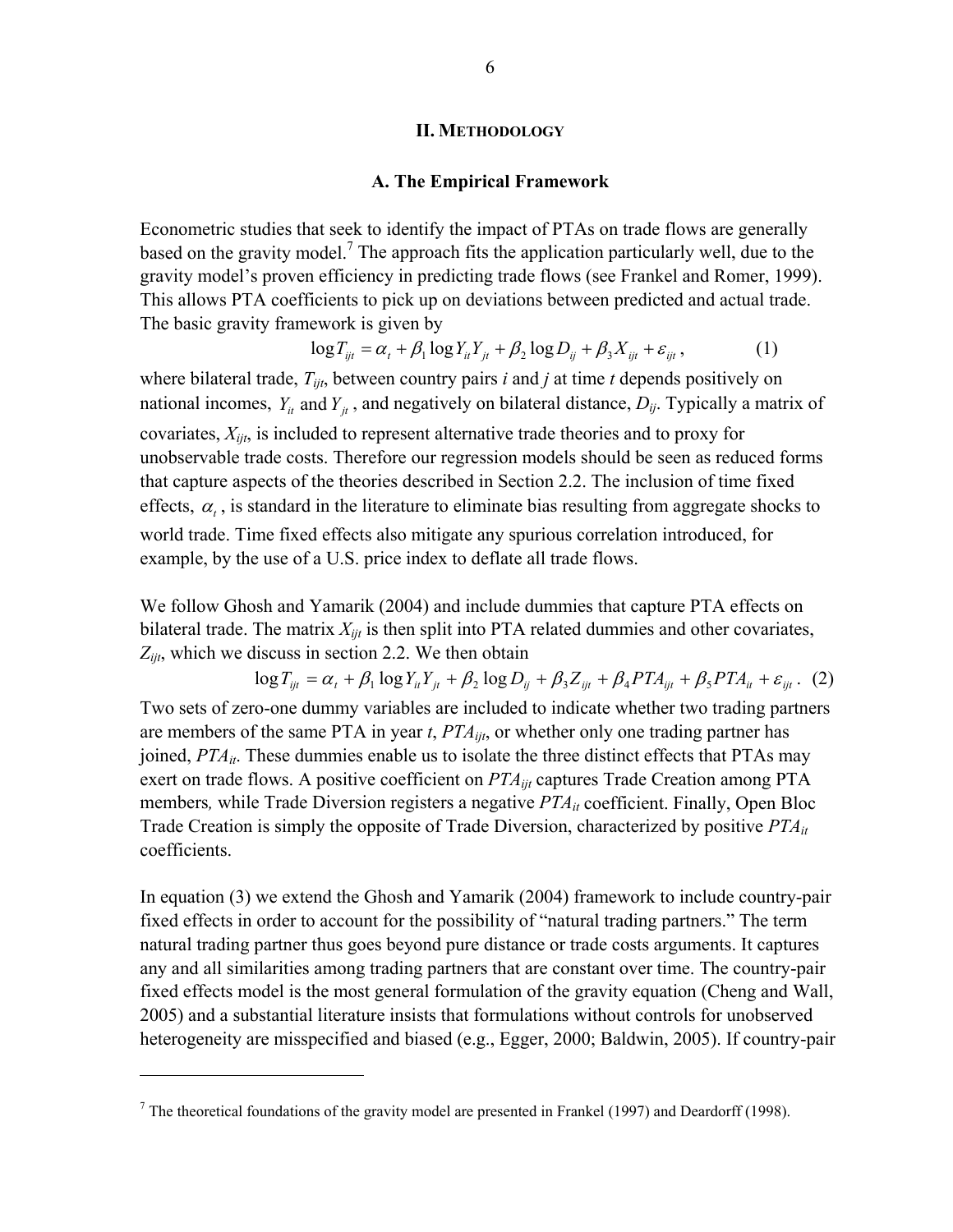fixed effects are omitted, the PTA coefficients are biased upward, if they pick up Trade Creation that is simply due to deep seated unobservables.

$$
\log T_{ijt} = \alpha_t + \alpha_{ij} + \beta_1 \log Y_{it} Y_{jt} + \beta_3 \widetilde{Z}_{ijt} + \beta_4 PTA_{ijt} + \beta_5 PTA_{it} + \varepsilon_{ijt}
$$
(3)

Notice that by controlling for country-pair fixed effects, we lose our ability to estimate the direct effect of time-invariant variables, such as distance, *Dij*. The matrix of controls is reduced to  $\widetilde{Z}_{ijt}$ , since the explanatory power of time-invariant regressors is absorbed by the country-pair fixed effects. $8 \text{ In Table 3 we report results of regressions with and without}$ country-pair fixed effects. The specification without pair-specific fixed effects allows for direct comparisons with the Ghosh and Yamarik (2004) benchmark.

#### **B. Theory and Model Uncertainty in the PTA Literature**

There exists a voluminous literature that discusses the appropriate controls to be included in *Zij*. They include covariates that reference Geography, Historical, Economic Policy, and Development/Factor Endowments. Each control is motivated by a particular theory, and at times the same control is claimed for different theories (with opposite sign), which reflects the inherent model uncertainty. Below we provide a brief description of the motivations and theories associated with the various controls suggested by the previous literature to highlight the diversity of the approaches. It is crucial for us to outline this diversity of approaches to justify the use of the model averaging methodology. Table 2 summarizes the degree of model uncertainty by tabulating the relationships of our covariates with bilateral trade as estimated by earlier studies. The table highlights the many attempts to identify determinants of trade flows, and the plethora of differing and/or opposite results. It provides a visual motivation for addressing model uncertainty inherent in gravity/PTA regressions directly as part of the estimation technique.

It is important to the BMA methodology to outline the theoretical backbone of each regressor included in the analysis. Without theoretical support the results are difficult to interpret. Feenstra, Markusen and Rose (2001) argue that empirical gravity models can be used to discriminate between alternative trade theories and Leamer (1978) first emphasized that any uncertainty regarding the validity of a theory must be accounted for in the empirical strategy. If the uncertainty about the true specification is not accounted for in the econometric method, the precision of estimates is inflated, since they neglect the uncertainty surrounding the true theory.

1

<sup>&</sup>lt;sup>8</sup> We sacrifice insights regarding the time-invariant, country-pair regressors in hopes of attaining less contaminated PTA coefficients. The effects of such regressors could be recaptured in a two-stage procedure where the first stage is given by (3) and the regression in the second stage uses the estimated fixed effects as a dependent variable and time-invariant regressors are explanatory variables.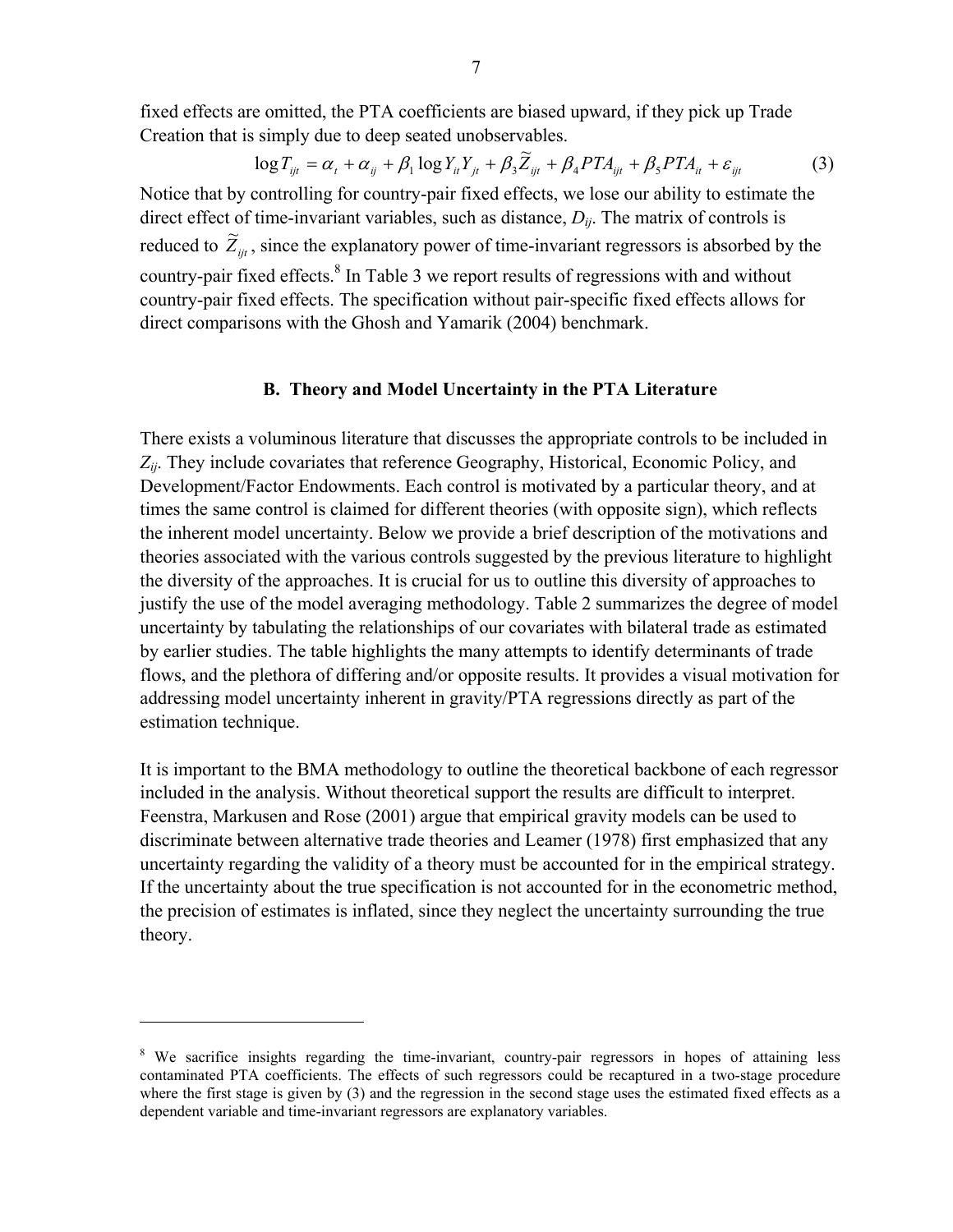We therefore commence with a brief sketch of the alternative theories that have been proposed to identify the effect of preferential trade agreements on trade flows. We start with important control variables that capture Historical Ties, such as *Common Language, Common Colonizer,* or *Colony.* These covariates are commonly added in attempts to capture transaction costs caused by the inability to communicate and/or overcome cultural differences.<sup>9</sup> Common historical ties lead to similar institutions and similar levels of development, implying reliable contractual and legal standards, as well as trust in shared values. Controlling for model uncertainty addresses not only which one of these regressors (or regressor combinations) is appropriate, but also whether their inclusion is indeed approximating the true model.

Geographic factors have been introduced as further proxies for either transport costs (e.g., Aitken, 1973), trade-and-geography theories (e.g., Helpman and Krugman, 1985), or for New Trade Theories (e.g., Rivera-Batiz and Romer, 1991). *Remoteness* is widely used to capture the notion that relatively remote country pairs are expected to trade more, because they have fewer options in choosing trade partners.10 It has also been motivated as a proxy for "multilateral resistance", or the average trade costs facing a country (Brun et al., 2005; Carrere, 2006). *Area* is supposed to capture self-sufficiency and scale effects that are prominent in both the New Trade and Growth Theories (e.g., Rose, 2000; Rose and Van Wincoop, 2001; Soloaga and Winters, 2001). Scale effects are also proxies for technology or knowledge spillovers (e.g., Grossman and Helpman, 1991).

Alternative proxies in the Geography category, such as *Border*, *Landlocked*, and *Island* have previously been utilized by a variety of authors although it is not immediately clear why adjacency should matter after having controlled for distance.<sup>11</sup> Perhaps variables that measure distance center-to-center introduce errors that are mitigated by the additional controls because neighboring countries often engage in large volumes of border trade. BMA addresses the uncertainty among Geography variables and resolves whether additional proxies for proximity ought to be included and which covariates are relevant to explaining how PTAs influenced trade patterns.

Development/Factor Endowments covariates juxtapose the Heckscher-Ohlin factor endowments driven trade theory with Linder's (1961) hypothesis that similar countries trade more due to comparable tastes. Davis (1995) presents an augmented Heckscher-Ohlin-Ricardo model that provides support for either theory, depending on the technological distance between the countries and Splimbergo and Stein (1996) examine the issue empirically. Common proxies for factor endowments differences are based on *Per Capita* 

<sup>&</sup>lt;sup>9</sup> See Wei (1996), Frankel (1997), Frankel and Rose (2002), Rose (2000), Soloaga and Winters (2001), and Rose and van Wincoop (2001).

 $^{10}$  See, for example, Wei (1996), Rose (2000), Soloaga and Winters (2001), and Baier and Bergstrand (2007).

<sup>&</sup>lt;sup>11</sup> See Frankel and Romer (1999), Feenstra, Markusen and Rose (2001), Frankel and Rose (2002), Rose (2000), Rose and van Wincoop (2001), and Soloaga and Winters (2001).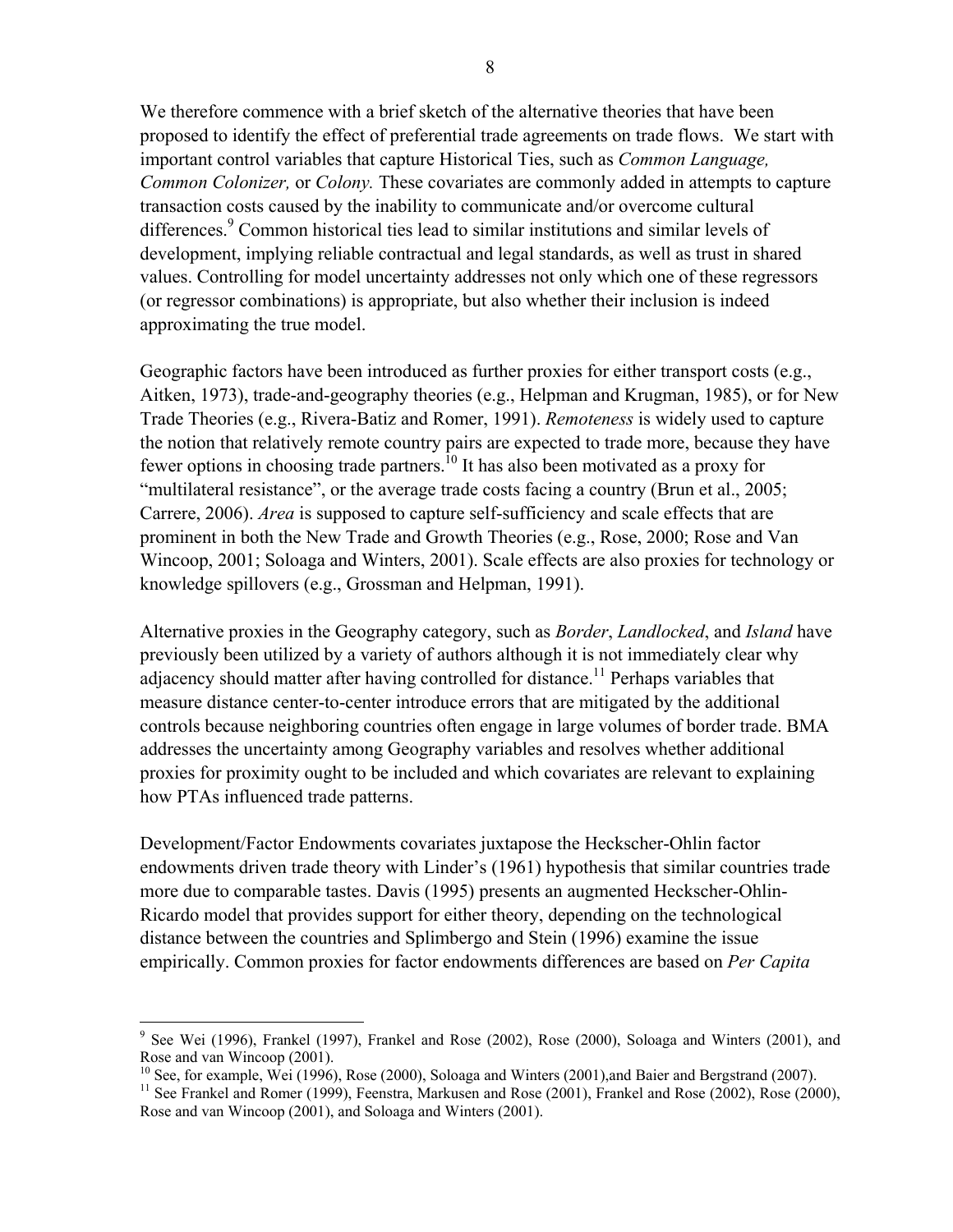*GDP, Schooling,* and *Population Density.*12 The best theoretical rationale for *Per Capita GDP* is based on the strategic trade literature (e.g., Helpman and Krugman, 1985) that predicts intra-industry trade decreases with differences in the countries' levels of development. Furthermore, countries with higher per capita GDP are likely to have better access to less distortionary revenue sources, hence they may experience more bilateral trade since they can afford lower tariffs.

Economic Policy variables in the matrix  $Z_{ijt}$  include measures related to trade/financial openness and exchange rate management. These are important controls to account for trade restrictions that may explain trade patterns' deviations from those implied by the pure gravity equation. The *Sachs-Warner Trade Openness* variable is inserted into the gravity equation to account for trade policy effects. In addition, proxies that measure capital account openness, and financial transaction costs such as *Currency Union, Floating FX Rate,* and *FX Volatility*  are usually included although which coefficient estimates are to be expected is riddled with uncertainty. Clark et al. (2004) survey the literature and highlight that just this subset of regressors alone is so deeply affected by model uncertainty that the impact of exchange rate fluctuations depends on the specific assumptions of each model.<sup>13</sup>

Finally we address model uncertainty in the PTA theory itself.<sup>14</sup> Not only do we have opposing implications suggested by different theories, at times opposing theories have been suggested by the same author (e.g., Krugman, 1991a,b). The theory of PTAs is based on Viner's (1950) theory of Trade Creation and Diversion. By the 1990s, however, a full scale discussion erupted regarding the drivers of Trade Creation and Diversion. Krugman (1991a,b) examined the relative merits of PTAs in a static, monopolistically-competitive framework that emphasized economic geography. His first model implied PTAs should not be welfare creating in the absence of intercontinental transport costs. At the other extreme, Krugman's second model suggested PTAs increase trade flows and subsequently welfare in the presence of prohibitive transport costs. Krugman's theories led Frankel (1997), Frankel, Stein, and Wei (1995), and Wei and Frankel (1998) to develop theories based on a continuum of transport costs. Their work characterizes trade partners as "natural" on the basis of relatively low intra-continental transport costs and their approach implies that Trade Creation among "natural" trading partners should dominate small Trade Diversion among remote country pairs from a welfare perspective. As trade costs fall, however, Trade Diversion may become larger since "natural" trading partners are "locked" into PTAs. Frankel, Stein and Wei (1995) suggest two hypotheses. First, the more remote trading partners are from the rest of the world, the more likely they are to form PTAs due to less potential Trade Diversion.

1

 $12$  They have been introduced by Frankel, Stein and Wei (1995), Frankel (1992), Frankel (1997), Frankel and Wei (1993), Frankel and Rose (2002), Rose and van Wincoop (2001), and Freund (2000).

<sup>&</sup>lt;sup>13</sup> Authors who introduced such regressors into the gravity equation include Rose (2000), Frankel and Rose (2002), Rose and van Wincoop (2001), Glick and Rose (2002) and Tenreyro and Barro (2002).

<sup>&</sup>lt;sup>14</sup> For a more detailed literature review, the reader is directed to any of a number of surveys of various approaches to the study of PTAs, including Panagariya (1999, 2000).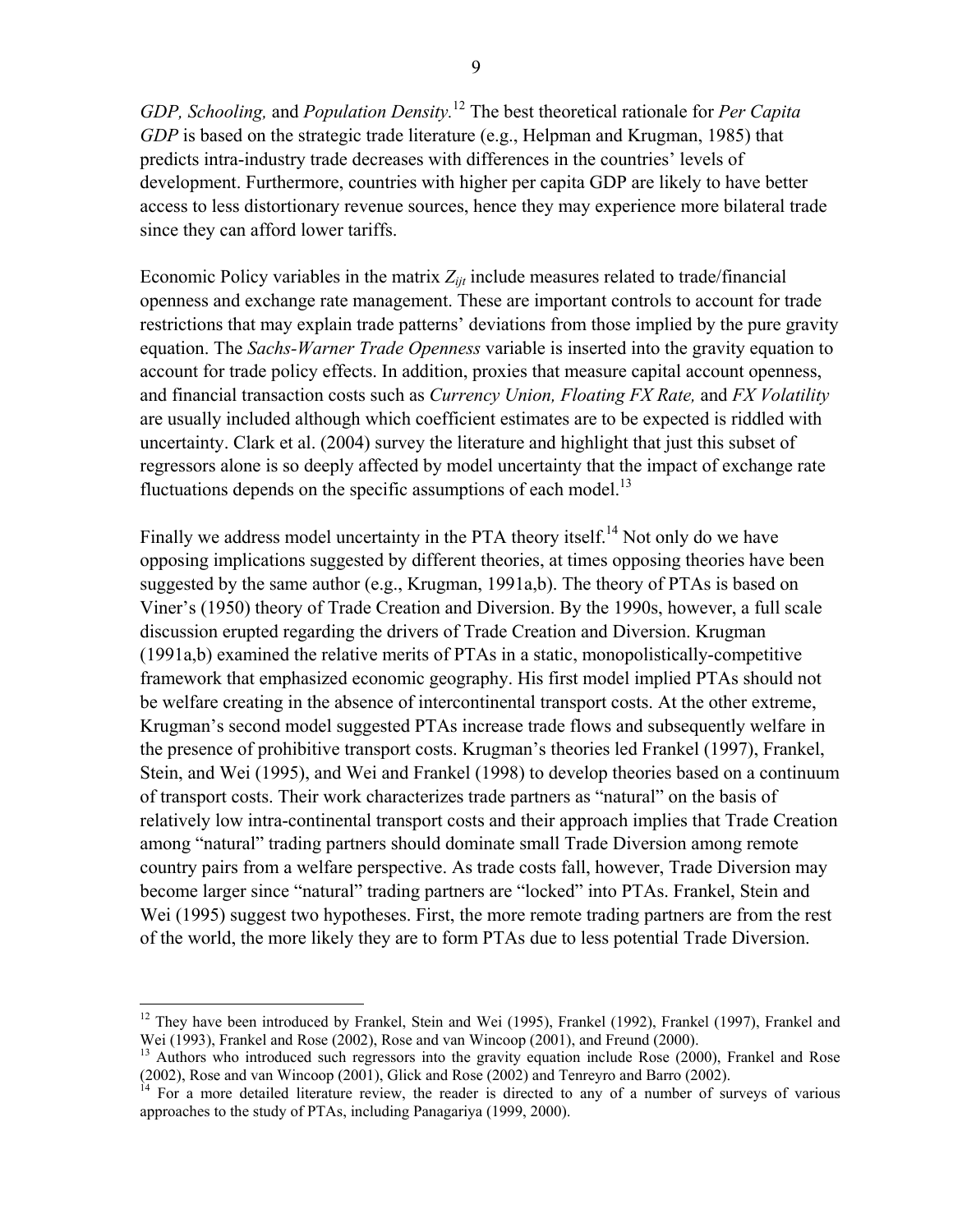This effect could be picked up by the *Remoteness* proxy, too. Second, the more "natural" trading partners are, the more likely PTAs are to lead to Trade Creation.

Krugman's and Frankel, Stein and Wei's theories are based on one factor, one industry models. Deardorff and Stern (1994) and Haveman (1996), note that these models preclude trade due to comparative advantage. Deardorff and Stern point out that this "stacks the cards" against bilateralism and argue that, given differences in factor endowments, trade with a few countries suffices in order to maximize gains from trade, so that Trade Diversion would be minimal. In response, Baier and Bergstrand (2004) construct a model that builds upon Frankel, Stein and Wei (1995) to allow for comparative advantage and scale effects. Freund (2000) instead argues strongly for PTA Open Bloc Trade Creation effects (even if Trade Creation among members is absent) since PTAs help outside exporters overcome fixed trade costs. Trade Diverting effects instead are highlighted by Bond and Syropoulos (1996) and Syropoulos (1999), who indicate that the increased market power of the PTA, relative to the market power of each member taken individually, may lead to higher external tariffs.

#### **C. Accounting for Model Uncertainty through Bayesian Model Averaging (BMA)**

Next we briefly comment on the BMA methodology used in our estimation. We will limit ourselves to discussing the properties relevant to our application. The interested reader is referred to the comprehensive tutorial by Raftery et al. (1997) for further discussion. The Bayesian framework is a natural candidate to address model uncertainty surrounding the correct controls in (2) and (3), since it provides a probability distribution over the model space as well as over the parameter space. In our PTA estimation, the model space consists of all the possible subsets of candidate regressors that have been suggested by the distinct theories summarized above.

For linear regression models, the basic BMA setup can be concisely summarized as follows. Given a dependent variable, *Y*, a number of observations, *n,* and a set of candidate regressors,  $X_1, X_2, \ldots, X_k$ , the variable selection problem is to base inference on the quality of model

$$
Y = \alpha + \sum_{j=1}^{p} \beta_j X_j + \varepsilon \,, \tag{4}
$$

where  $X_1, X_2, ..., X_p$  is a subset of  $X_1, X_2, ..., X_k$ , and  $\beta$  is a vector of regression coefficients to be estimated. Given the data, *d,* BMA first estimates a posterior distribution  $P(\beta_r | d, M_k)$  for every candidate regressor, *r*, in every model  $M_k$  that includes  $\beta_r$ . It then combines all posterior distributions into a weighted averaged posterior distribution,  $P(\beta_r | d)$ , using each model's posterior probability,  $P(M_k | d)$ , as model weight

$$
P(\beta_r | d) = \sum_{r \in M_k} P(\beta_r | d, M_k) P(M_k | d).
$$
 (5)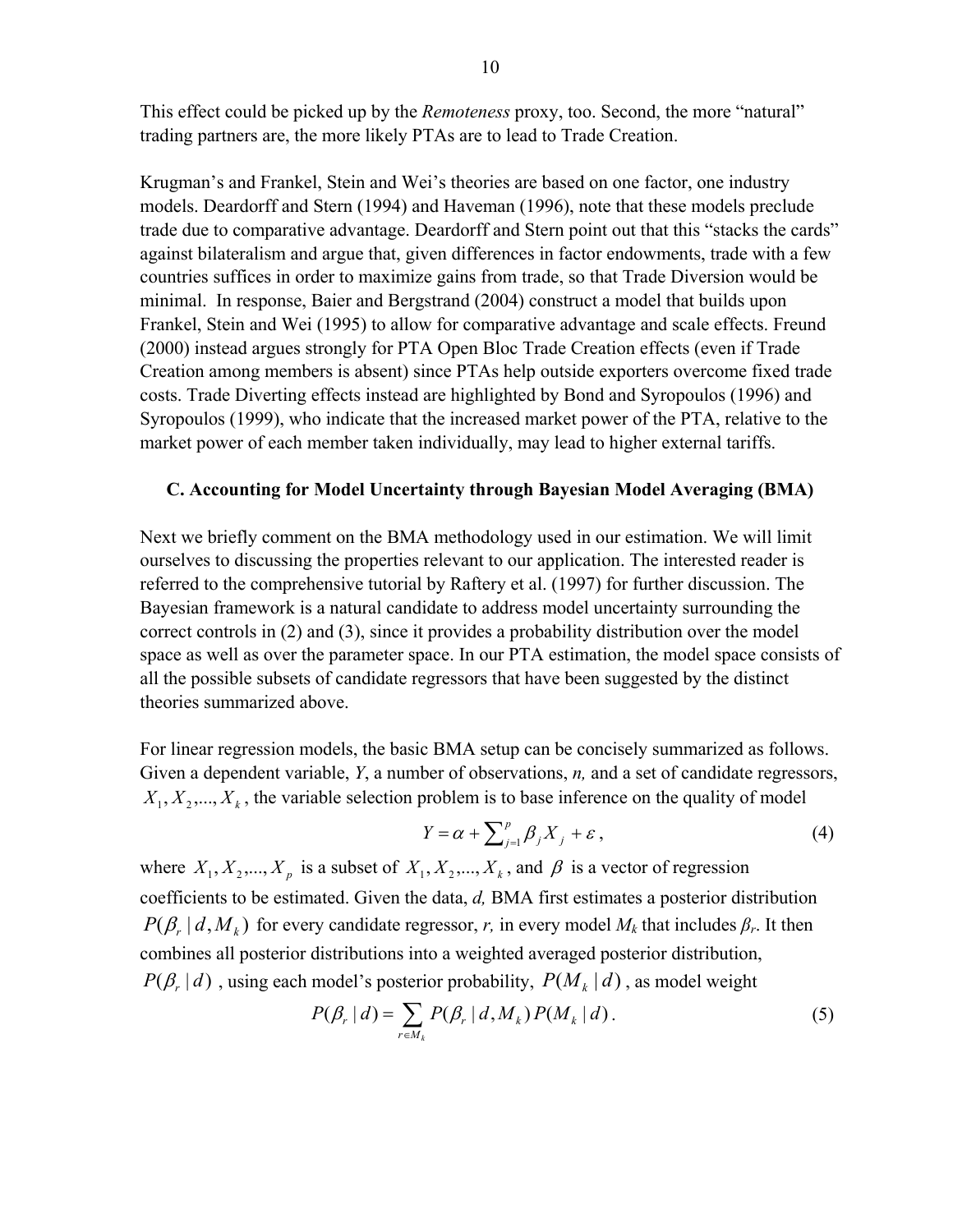The posterior model probability of  $M_k$  is simply the ratio of  $M_k$ 's marginal likelihood to the sum of the marginal likelihoods over all other models<sup>15</sup>

$$
P(M_k | d) = \frac{l(d | M_k)}{\sum_{h=1}^{2^k} l(d | M_h)}.
$$
 (6)

Intuitively, this implies that a model's weight is proportional to its relative efficiency in describing the data. Posterior model probabilities are also the weights used to establish the posterior means and variances

$$
E[\beta_k | d] = \sum_{k \in M}^{K} \hat{\beta}_k pr(M_k | d), \qquad (7)
$$

$$
Var[\beta_k | d] = \sum_{k \in M}^{K} (Var[\beta_k | d, M_k] + \hat{\beta}_k^2) pr(M_k | d) - E[\beta_k | d]^2.
$$
 (8)

Providing economically meaningful coefficient estimates requires conditioning them on whether a regressor is included in the model (otherwise the distribution would contain a spike a zero, representing models that do not include the regressor). By summing the posterior model probabilities over all models that include a candidate regressor, we obtain the posterior inclusion probability

$$
P(\beta_k \neq 0 \mid d) = \sum_{r \in M} P(M_k \mid d). \tag{9}
$$

The posterior inclusion probability of a regressor is the probability that a variable is included in the true model describing bilateral trade. It also provides a probability statement regarding the importance of a regressor that directly addresses the researchers' prime concern: what is the probability that the coefficient has a non-zero effect on the dependent variable. The posterior inclusion probability thus also carries an important interpretation that goes beyond the is information contained in standard P-values.

The general rule developed by Jefferies (1961) and refined by Kass and Raftery (1995) stipulates effect-thresholds for posterior probability. Posterior probabilities < 50% are seen as *evidence against* an effect, and the evidence for an effect is either *weak*, *positive, strong*, or *decisive* for posterior probabilities ranging from 50-75%, 75-95%, 95-99%, and > 99%, respectively. In our analysis, we refer to a regressor as "effective," if its posterior inclusion probability exceeds 50%.

BMA has a number of key advantages over estimating a single model and over Extreme Bound Analysis. Hjort and Claeskens (2003) point out that for good reasons BMA "dominates the literature on accounting for model uncertainty in statistical inference." Raftery and Zheng (2003) summarize the main theoretical results proving that BMA a) minimizes the total error rate (sum of Type I and Type II error probabilities), b) point estimates and predictions minimize mean squared error (MSE); and c) predictive distributions have optimal predictive performance relative to other approaches. BMA

<u>.</u>

 $15$  Equation (6) assumes a uniform prior over the model space, which is the standard in the literature; see Raftery et al. (1997) and Fernandez, Ley and Steel (2001a,b). The marginal likelihood includes parameter priors, and their choice can be contentious, see Eicher, Papageorgiou and Raftery (2007). Given the large dataset, our results are insensitive to the choice of parameter priors.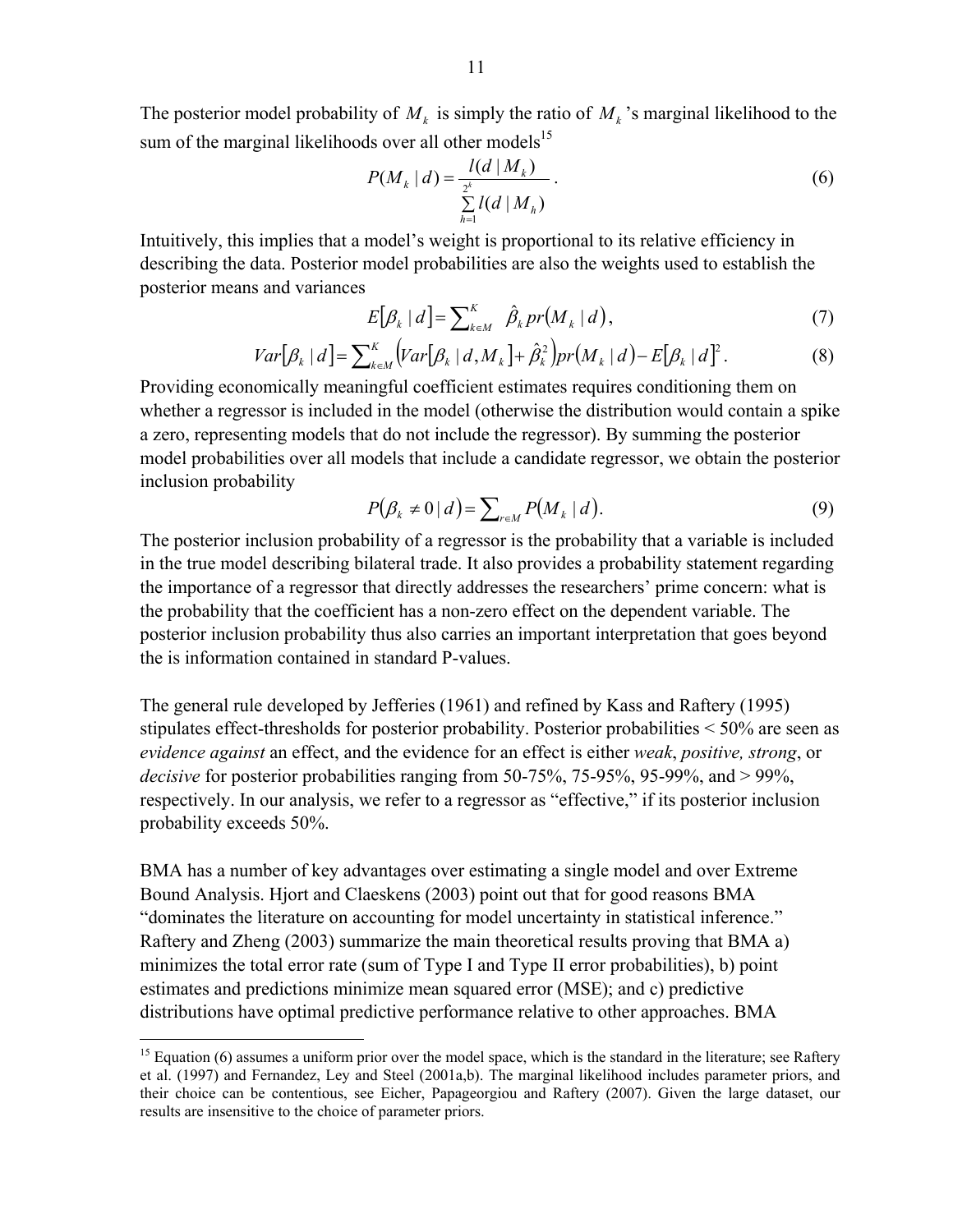applications in economics include Fernandez, Ley and Steel (2001a), Eicher, Papageorgiou and Roehn (2007) and Hansen (2007).

As compared to Extreme Bound Analysis, BMA actually examines the entire model space and forces no restrictions on the size of the model that can be considered. For example, Ghosh and Yamarik (2004) only consider models that contain a specific number of fixed variables to which a specific number of regressors is rotated in and out across models. This limits the search for the exact model to an exceedingly small part of the model space. The absence of information regarding the quality of models in Extreme Bound Analysis renders the approach excessively stringent (see Sala-i-Martin, 1997 and Sala-i-Martin, Doppelhofer and Miller, 2004).

#### **III. DATA**

Our baseline dataset is identical to Ghosh and Yamarik (2004) to allow for a clean reexamination of the evidence with our alternative statistical method. Their dataset, in turn, is based on Frankel and Rose (2002); it covers 186 countries in 3,420 bilateral trade pairs at five year intervals from 1970 to 1995 and has  $14,522$  observations.<sup>16</sup> We analyze 12 major PTAs (summarized in Table 1), which results in 12 *PTAijt* and 12 *PTAit* dummies. *PTAijt* takes the value of 1, when both trading partners *i* and *j* are members of the same PTA; and *PTAit* takes the value of 1 when only one country is a member of the  $PTA$ .<sup>17</sup> The dependent variable is average bilateral trade recorded in U.S. dollars and deflated by the American GDP chain price index. Bilateral trade agreements are also prevalent, but their inclusion is unlikely to change our results since most datasets contain only a few bilateral agreements prior to 1995. In addition to the basic gravity and trade agreement variables, 16 controls variables have been suggested by various gravity approaches, which we discussed in Section 2.2. Table 2 lists and describes all variables.

#### **IV. RESULTS**

#### **A. PTA Trade Creation/Diversion: Differences due to Methodologies**

Ghosh and Yamarik (2004) embarked on the most comprehensive robustness test of PTAs to date. They considered not just a subset, but all major PTAs and go far beyond what any ordinary robustness exercise can hope to represent. Our first objective is to contrast our BMA

 $\overline{a}$ 

<sup>&</sup>lt;sup>16</sup> See Ghosh and Yamarik (2004, Appendix C) for further details. To deal with the large number of fixed effects in BMA, we use a partitioned regression technique equivalent to Andrews et al.'s (2006) "FEiLSDVj" method.

<sup>&</sup>lt;sup>17</sup> The PTAs are the European Union (EU), European Free Trade Arrangement (EFTA), European Economic Area (EEA), Central American Common Market (CACM), Caribbean Community (CARICOM), North America Free Trade Arrangement (NAFTA), Latin America Integration Agreement (LAIA), Andean Pact (AP), Southern Cone Common Market (MERCOSUR), Association of South-East Asian Nations Free Trade Area (AFTA), Australia-New Zealand Trade Agreement (ANZCERTA), and Asian Pacific Economic Cooperation (APEC).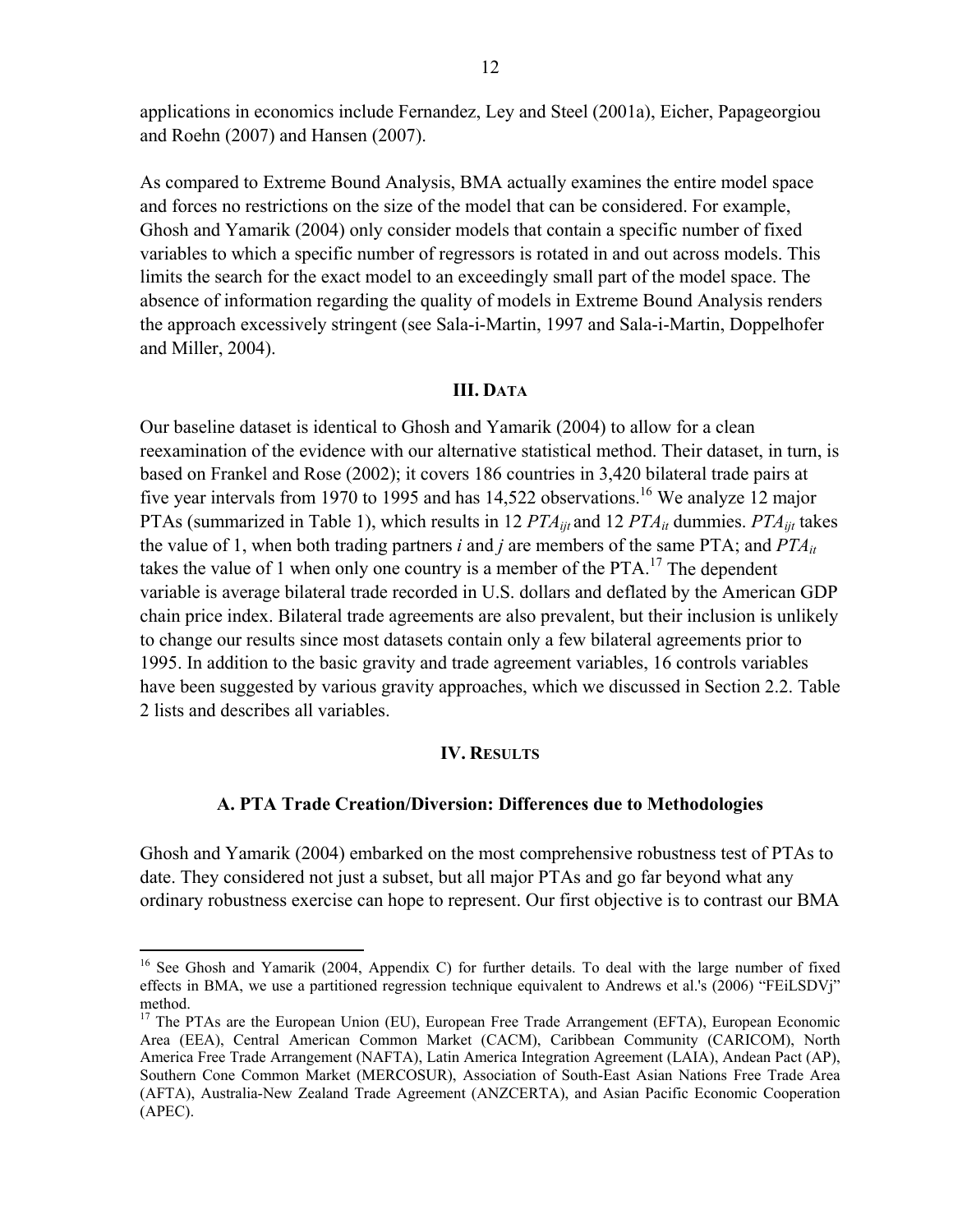results with Ghosh and Yamarik's (2004) finding that there are no robust effects associated with any PTA.

BMA results are provided in Table 3, where the three columns 3-5 present posterior inclusion probabilities, means, and standard deviations for our baseline Specification 1. While the actual regressions are in logs, we also report in column 6 the implied percentage changes in trade flows to clarify the exposition.<sup>18</sup> Coefficients on  $PTA_{ii}$  variables can then be interpreted as the percentage changes in trade volume between two PTA members relative to the trade volumes the countries would have experienced if they had been non-members. A positive coefficient represents Trade Creation. Coefficients on  $PTA_{it}$  reflect percentage changes in bilateral trade when only one of the two trading partners belongs to a PTA. Positive coefficients are evidence for Open Bloc Trade Creation, while a negative coefficients suggest Trade Diversion.

The first important result is that the BMA methodology provides clear evidence that PTAs generate not only Trade Creation, but also Open Bloc Trade Creation, and Trade Diversion. While Specification 1 is identical in structure/data to Ghosh and Yamarik (2004) and differs only in terms of its methodology, the results disagree sharply with their implication that PTAs have no effect on trade flows. We obtain effective coefficients (indicated with asterisks) whose signs and magnitudes are similar to those commonly reported in the previous literature. BMA thus provides strong evidence that the expansion of the search space from Extreme Bound Analysis's particular subset of "free and doubtful variables" to the entire model space, along with theory-based model averaging to address model uncertainty, yields fundamentally different results.

Four trade agreements are shown to possess large Trade Creation effects (CACM, CARICOM, APEC, LAIA). In addition there is ample evidence for Open Bloc Trade Creation (EU, APEC, EFTA, MERCOSUR), but also widespread support for Trade Diverting effects of PTAs (LAIA, ANZCERTA, NAFTA, CARICOM, CACM, and AP). The theory-based BMA approach which accounts for model uncertainty thus provides solid support for all types of PTA effects predicted by trade theory. With the exception of Exchange Rate Regimes and Volatility, Schooling Differences, and the Island Dummy, all theory-based controls are also highly significant and enter with signs and magnitudes familiar from earlier studies.

The implication is then that the models discovered by Extreme Bound Analysis may not have contained those with high posterior probabilities, and that inappropriate weighting of the various models led to excessively conservative Extreme Bound Analysis implications. As mentioned in Section 2.3 above, it follows from the non-negativity of the Kullback-Leibler information divergence criterion that averaging over all the models in BMA fashion provides the best predictive performance, compared to predictions based on any subset of models.

 $\overline{a}$  $18$  The transformation from logs to percentage changes follows Rose (2000). Details are provided in Table 4a.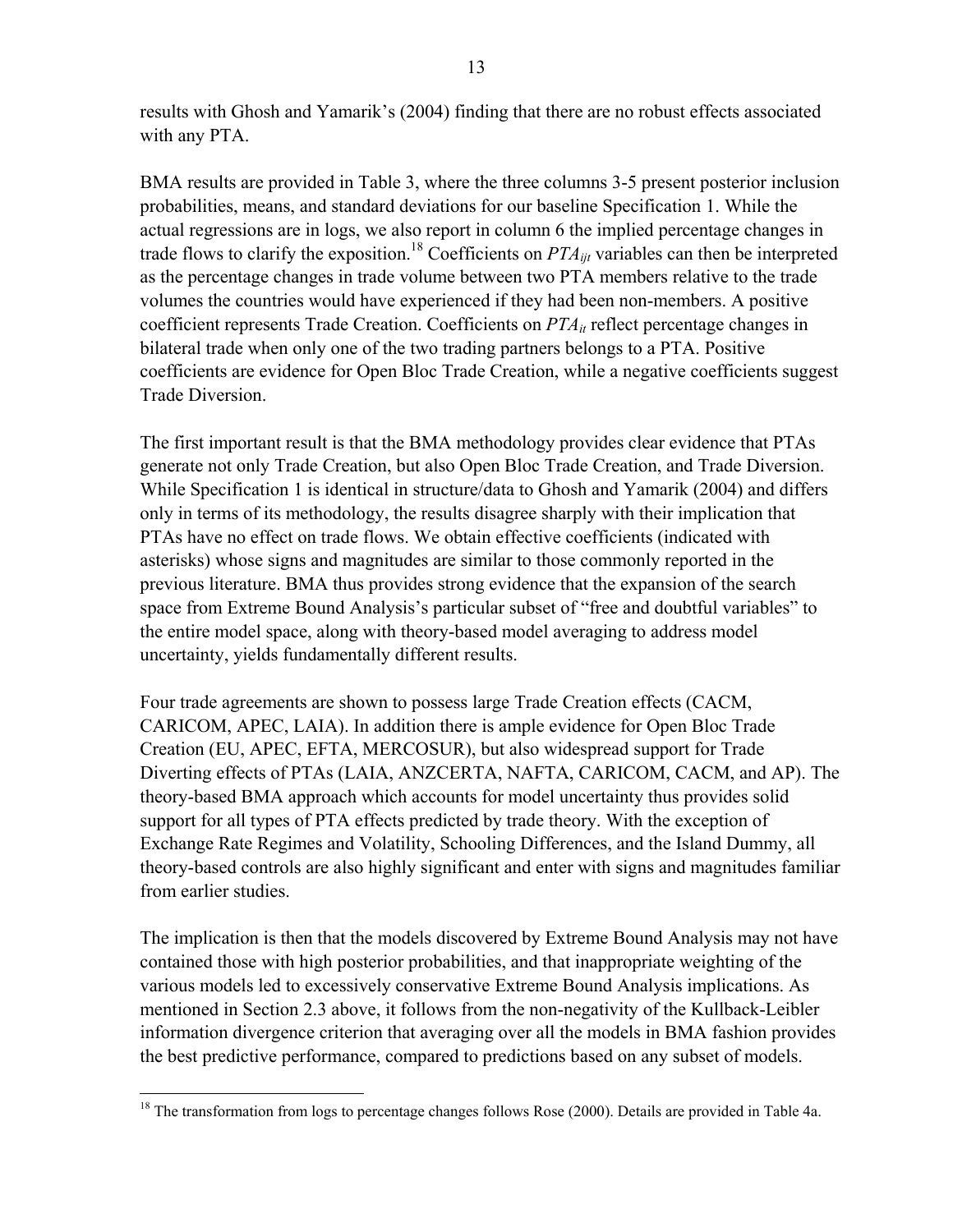Therefore we can securely rely on the BMA results to state that PTAs do generate Trade Creation, Diversion and Open Bloc effects.

The scale of some of the Trade Creation effects is surprising, if not implausible, implying at times four to eight fold increases in trade. Coefficients of such aberrant magnitudes have been noted and questioned in the previous PTA literature (e.g., Frankel, 1992; Frankel and Wei, 1993; Frankel, Stein and Wei, 1995; Frankel, 1997). Our contention is that the coefficients in Specification 1 are contaminated by omitted variable bias. If the control variables in  $Z_{ijt}$  do not account fully for natural trading partner effects, the  $PTA_{ijt}$  coefficients are likely biased upward, since they may well pick up Trade Creation that is actually due to the natural similarities between trading partners. We investigate this bias further in the next section.

## **B. PTA Trade Creation/Diversion: Accounting for Natural Trading Partners**

In order to capture any and all unobserved time-invariant heterogeneity among trade partners we reestimate Specification 1, accounting for country-pair fixed effects in Specification 2 (Table 3 columns  $7-10$ ).<sup>19</sup> Note that the introduction of country-pair fixed effects removes the cross-sectional information. Specification 2 therefore relies on the time-series information content of the data. Therefore, specification 2 highlights the effects of when countries a) form an PTA, b) joins an existing PTA.

A comparison of the two specifications in Table 3 highlights that the estimated effects of PTAs on trade flows depend crucially on how researchers control for country similarities. The differences between the specifications imply that substantial coefficient bias contaminates PTA estimates in Specification 1 when "natural trading partner effects" are not fully addressed by the control variables. In other words, the 16 geography, history, and culture regressors that have been introduced by previous studies to capture similarities across countries do not fully account for the apparently considerable systematic bilateral heterogeneity.

Specification 2 in Table 3 maintains that PTAs have important effects on Trade Creation, Diversion and Open Blocs; however, the effects are reduced and mainly limited to Trade Diversion/Open Bloc effects. Massive Trade Creation by CARICOM and APEC in Specification 1 is entirely negated by the country-pair fixed effects.<sup>20</sup> On the other hand, the EU exhibits strong Trade Creation in Specification 2, although Specification 1 provided no

 $\overline{a}$ 

<sup>&</sup>lt;sup>19</sup> These country-pair effects could, for example, speak to similarities in economic and social institutions, such as corruption or rule of law, or simple economic infrastructure such as telecommunications. A concrete example would be France-Germany, with excellent transport links (unobserved) and a PTA (observed), vs. Afghanistan-Kazakhstan, with bad transport links (unobserved) and no PTA (observed).

 $^{20}$  In the presence of country-pair fixed effects, the estimates in Specification 2 are based on countries joining and leaving PTAs, which represents the true marginal effect of an PTA. CACM and LAIA then drop out due to a lack of variation in membership (countries exiting or joining) over the sample period.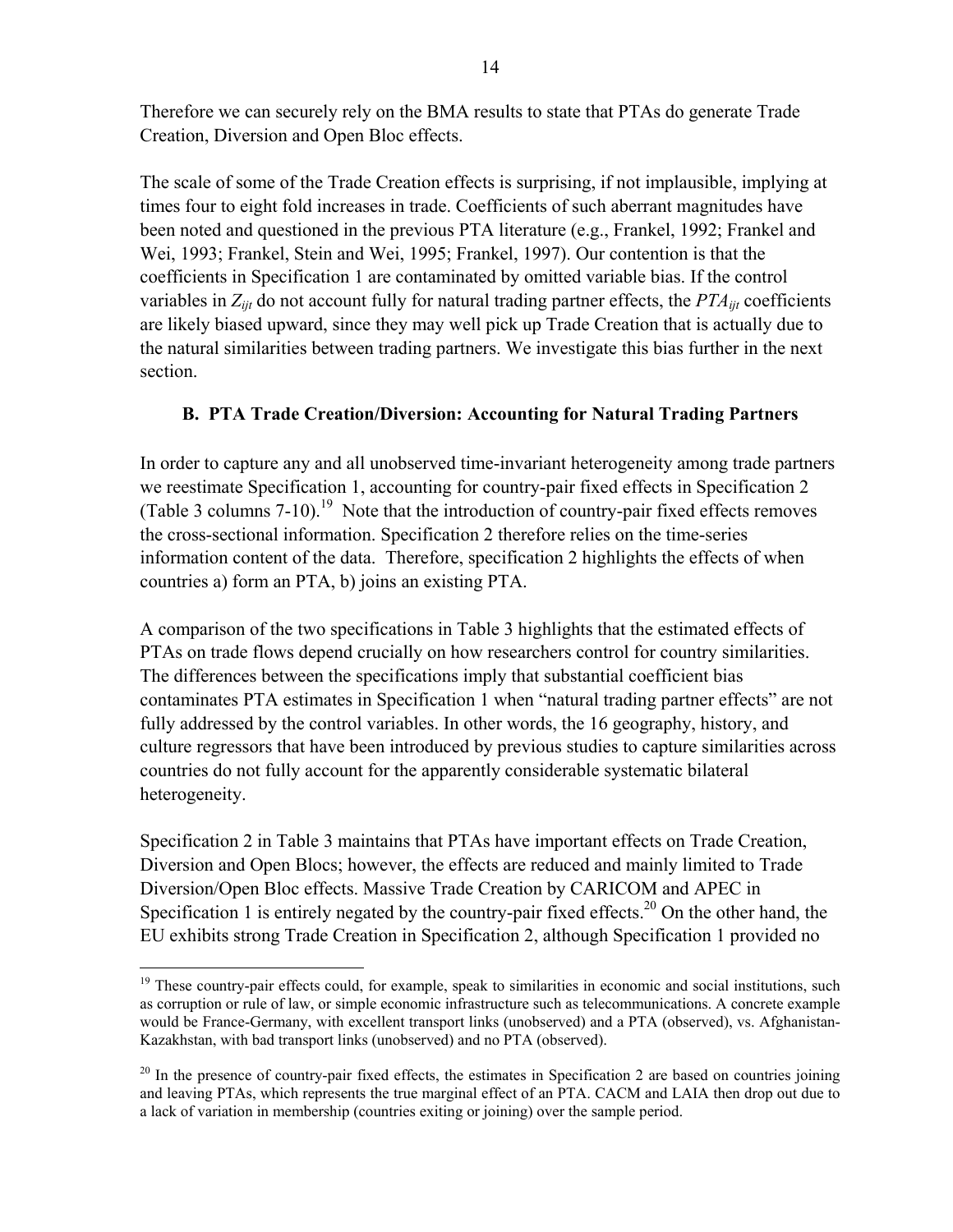such evidence. Of the 9 Trade Diversion / Open Bloc effects in Specification 1, only three remain significant in Specification 2. It is comforting to note that all but one Trade Diversion coefficients lose significance once we account for country-pair fixed effects. Specification 1 clearly shows Trade Creation among PTA members, and while Specification 2 does not rule out that PTAs were formed *because* of country-pair similarities, it highlights that we cannot attribute all Trade Creation to PTAs. Rather, PTA members exhibit other non-PTA related unobserved similarities, which enhance bilateral trade.<sup>21</sup> Systematic country-pair unobservables that previously contaminated the PTA coefficients are now absorbed into the country-pair fixed effects along with time-invariant geographic and historic variables, thereby allowing a clean examination of the effects of PTA *accession*.

The EU is one PTA that is found to be clearly Trade Creating and not Trade Diverting. The EU Trade Creation effect materializes only, however, after we fully account for similarities among countries. One would expect to find robust Trade Creation among EU members, since it is by far the most integrated PTA in terms of trade barrier reductions and policy harmonization. Such deep integration also constitutes an argument in favor of Open Bloc effects based on fixed trade costs (see Freund, 2000). Pollak (1996) points out that it has been well known since the original Linnemann (1966) gravity specification that the approach systematically over-predicts trade among geographically proximate countries and underpredicts trade between distant country pairs. Gravity model refinements have attempted to capture some of this effect by adding the *Remoteness* variable. The comparison between our specification 1 and 2 shows, however, that this does not purge the entire systematic error. In the presence of systematic under-trading compared to the gravity equation's predicted trade flows, and in the absence of country-pair fixed effects, the PTA dummy for EU membership in specification 1 is insignificant because it picks up two opposing effects: (1) systematic under-trading of European countries relative to the gravity equations prediction even after *Remoteness* has been taken into account, and (2) the effect of EU accession. Since specification 2 controls for country pair fixed effects, the *systematic* under-trading is purged from the estimate and only the true effect of EU *accession* on bilateral trade remains. Note that we can observe the exact opposite effect in the case of APEC countries (as predicted by Linnemann, 1966). As APEC countries are unusually distant geographically, they overtrade relative to the gravity predictions even after the *Remoteness* variable has been added. This effect turns out to be the exclusive driver behind its positive coefficient in Specification 1. Specification 2 illustrates that there exist no considerable APEC accession effect once we account for Linnemann's (1966) finding that the gravity specification systematically underpredicts trade between geographically distant country pairs. This is comforting, since APEC never instituted either tariff reductions or trade arrangements among its members.

 $\overline{a}$ 

<sup>&</sup>lt;sup>21</sup> The findings are also in line with those of Hummels and Levinsohn (1995).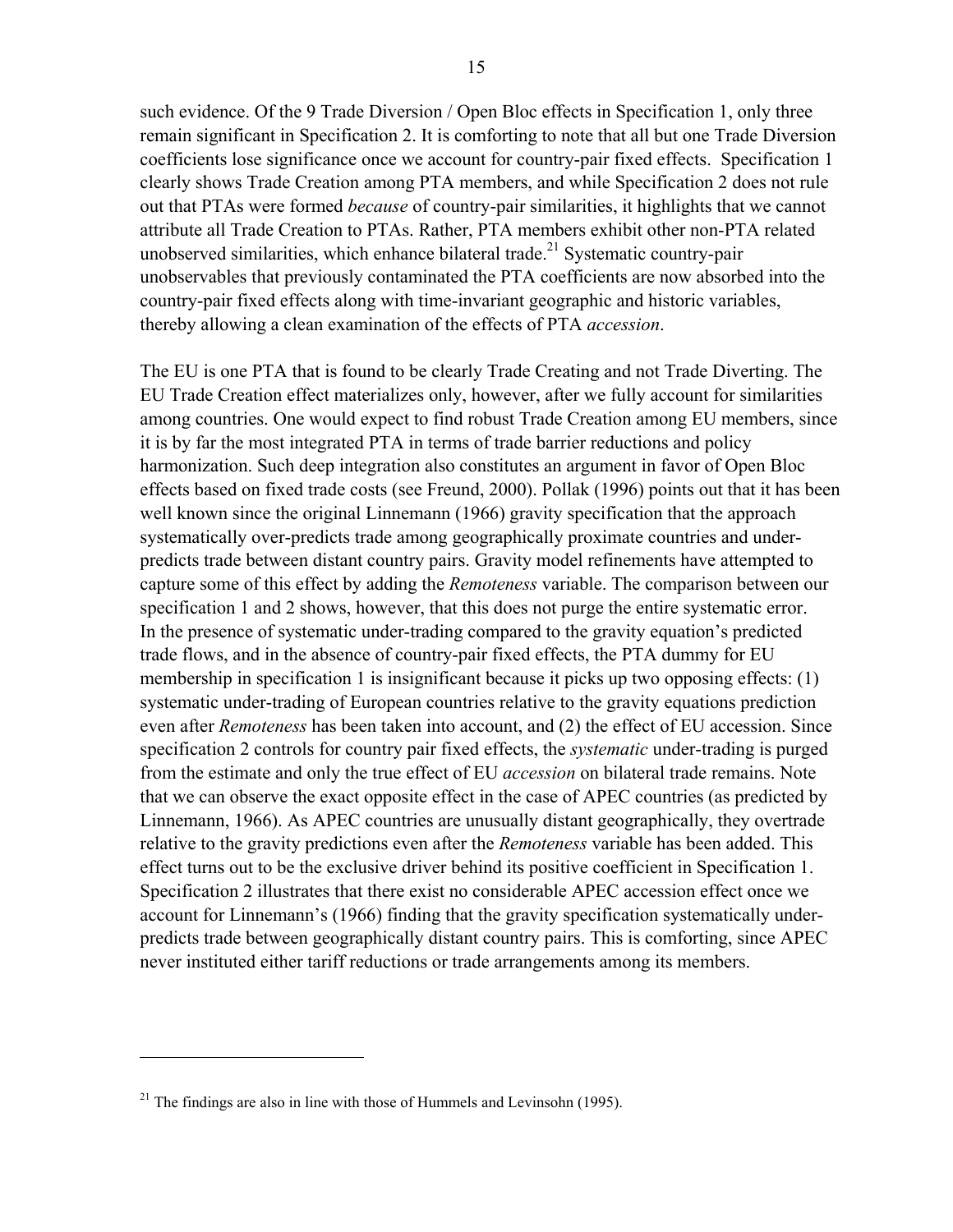## **C. Quantifying PTAs' Open Bloc and Trade Creation Effects**

The detailed evaluation of the economic impact of PTAs on trade flows requires careful examination of each individual PTA coefficient. The results cannot be interpreted simply by reading off posterior means because membership in PTAs is overlapping and several countries may enter and exit PTAs, or belong to different PTAs during the sample period. Table 4 summarizes the net effects of each PTA on bilateral trade flows.

Table 4 has three important implications. First, on the diagonal, we recognize the object of our discussion in Section 4.2, namely that evidence for Trade Creation *within* PTAs is weak once we have accounted for country-pair fixed effects. The only exception is the EU, which presented a 93% increase in bilateral trade among member countries. Second, we observe Trade Diversion / Open Bloc Trade Creation *among* PTAs on the off-diagonals. These cells contain perhaps the most important implication of our PTA analysis: a complete assessment of PTA effects requires a comprehensive evaluation of all PTAs together. For example, Column 1 highlights that the NAFTA Trade Diversion is significantly muted and at times overturned when NAFTA countries trade with other PTAs – due to the other PTAs' strong Open Bloc effects. In the remaining columns, cross-PTA trade is always Open Bloc Trade Creating and often amplified by the interaction between two PTAs' Open Bloc effects. This provides ample evidence that the analysis of preferential trade agreements must include dummies that pick up both, Trade Creation and Trade Diversion to gauge the exact effects across PTAs.

In the same vein, it is interesting to note that, while no Open Bloc effects emanate from the EU in trade with non-member countries, trade with just about every other PTA is shown to have increased due to strong Open Bloc effects of other PTAs. The result is especially important because the EU features a customs union and one may have expected its large monopoly power to lead to incentives to reduce trade with non-members. Finally, Table 4 indicates strong trade gains for Pacific Rim and Asian countries' membership in AFTA, APEC and ANZCERTA. These are generated without the inflated Trade Creation coefficients that are usually observed in the literature.

## **D. Beyond PTAs: Trade Creation/Diversion and Economic Policy/Factor Endowments**

So far we have solely considered the impact of PTAs on trade flows. The reduced forms estimated in specifications 1 and specification 2 hold additional, important information regarding the determinants of trade flows. While the Geography and History controls are highly significant in Specification 1 (in agreement with the previous literature), their effects are absorbed into the country-pair fixed effects in Specification 2. Nevertheless a number of important non-PTA related controls remain to be examined to discuss their effects on trade.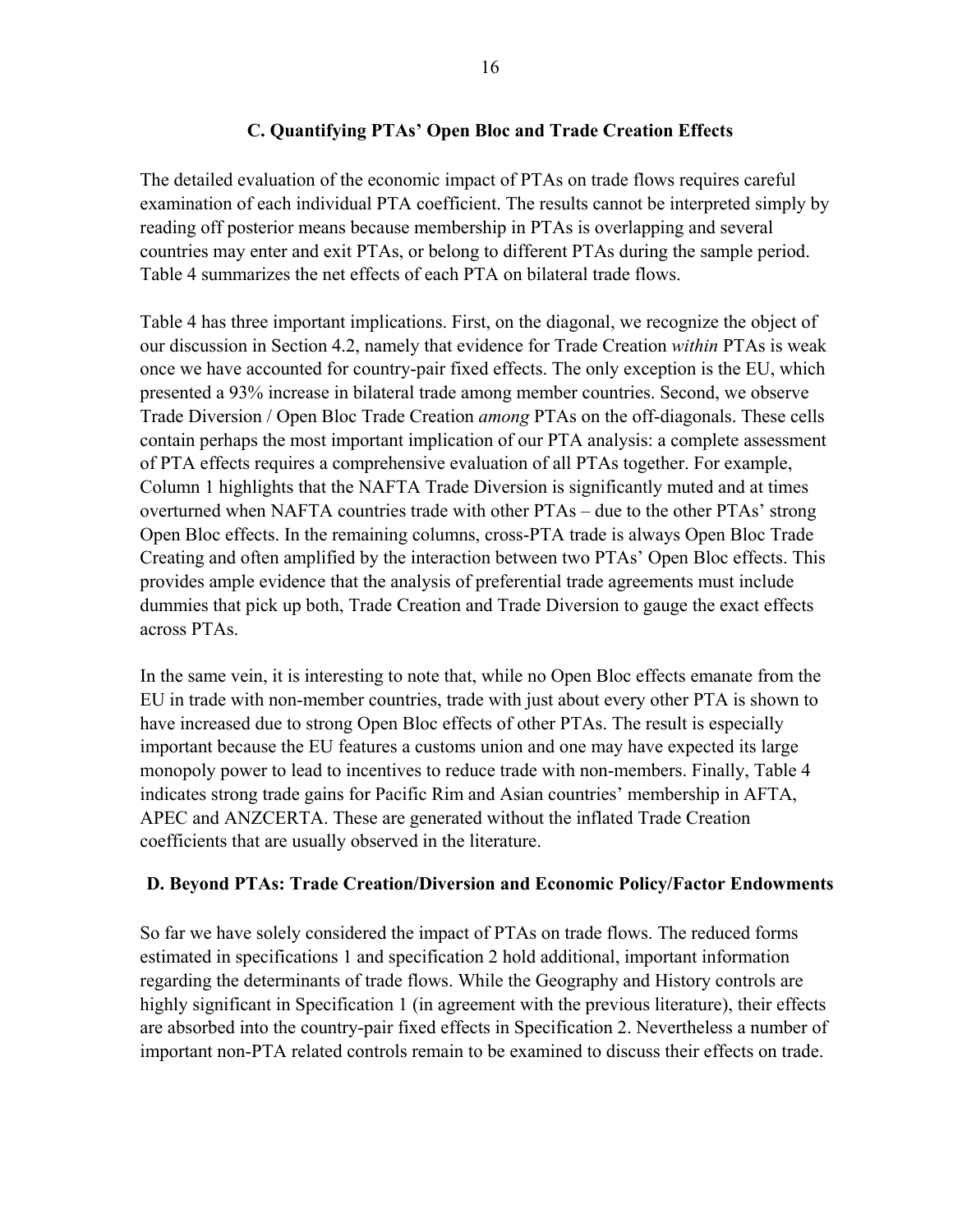Trade Openness is a key variable in both specifications, which is not surprising since we are attempting to explain trade flows. More interesting is that a host of variables related to exchange rate policy are not significant in either specification. The Currency Union variable is significant only in Specification 1, indicating an extraordinarily large, 307% increase in trade, which is in line with Rose's (2000) estimate. This result evaporates entirely, however, once we introduce country-pair fixed effects. Glick and Rose (2002) also find a sharp reduction in the effects of currency unions on trade flows after accounting for country-pair fixed effects, but with our introduction of the PTA variables the currency union effect vanishes entirely. This reversal of the currency union result might be caused by the fact that natural trade partners have synchronized business cycles and therefore greater incentives to join a currency union (see Frankel and Rose, 1998), which cannot be controlled for in Specification 1.

Additional variables that might influence trade flows are factor endowments. Here BMA allows us to examine the competing hypotheses that trade flows are either driven by differences in endowments (Heckscher-Ohlin) or by similarities (Lindner). In Specification 1, the Heckscher-Ohlin factor endowment theory finds strong support as differences in per capita GDPs and population densities are strongly associated with greater trade flows. The magnitudes of both coefficients are just about identical, implying that bilateral trade increases by roughly 20% when one of the trading partners is twice as dense or wealthy as the other. After considering country-pair fixed effects, the density differences still impact trade flows positively. However, per capita GDP differences changes sign providing support for the Linder hypothesis. This change is likely caused by the country pair fixed effects picking up slow-moving factor endowment differences as pointed out by Hummels and Levinsohn (1995). It thus seems like the data supports both Heckscher-Ohlin's and Linder's hypotheses simultaneously.

Taken together, these results reveal two positive implications for North-South trade: First, Specification 1 shows that North-South differences do drive trade flows (likely due to Heckscher-Ohlin-type factor endowment differences, which are later absorbed by the pair fixed effects). Second, Specification 2 indicates that North-South trade will increase strongly as developing countries catch up to their industrialized counterparts and develop more similar tastes, thereby increasing Linder-type trade. Finally, differences in education attainment are not robustly related to trade in either specification, similar to the results found in Frankel, Stein and Wei (1995).

#### **V. CONCLUSION**

The literature on preferential trade agreements (PTAs) features an unusual diversity of theoretical and empirical approaches. In this paper we incorporate the uncertainty about the true theory into our empirical strategy by applying Bayesian Model Averaging (BMA). To date the most extensive robustness analysis by Ghosh and Yamarik (2004) used Extreme Bound Analysis and found evidence *against any* effects of PTAs. In contrast, BMA indicates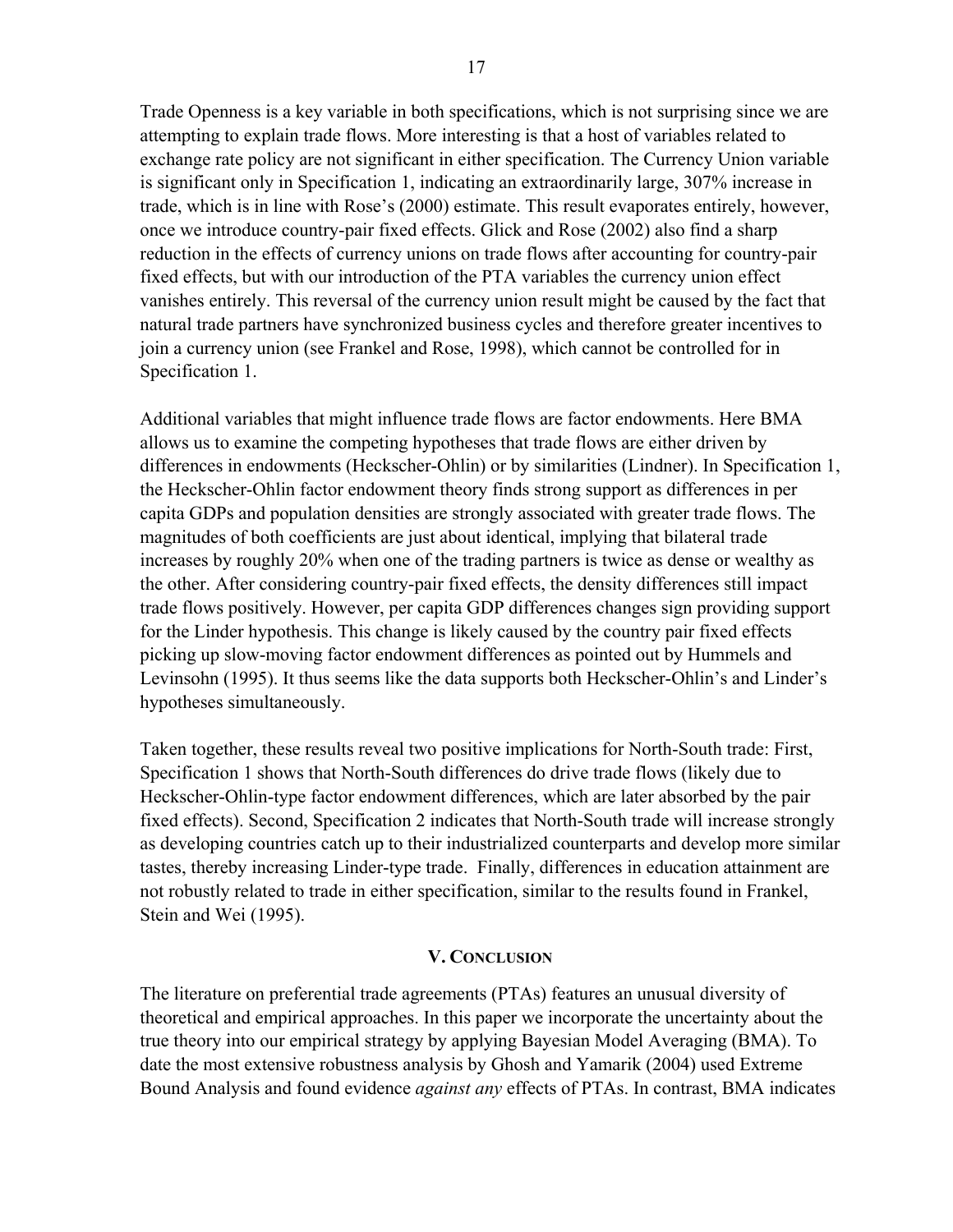that PTA-internal Trade Creation is significantly positive and it produces coefficient estimates that resolve a number of empirical puzzles. We show that large Trade Creation is often an artifact of natural trading partners that formed PTAs. Once we also control for country-pair specific heterogeneity, we several strong Open Block effects but only one Trade Creating effect within a PTA (for the EU). This is quite intuitive, given that the EU also institutes the most profound market access for member countries. Trade diversion is only observed in one PTA (NAFTA) and there is strong evidence for significant Open Bloc Trade Creation among PTAs in Europe and Asia.

Another implication of our empirical investigation is that PTA analyses must be comprehensive. We show that studies must separate out Trade Creation and Trade Diversion to highlight the specific trade effects of PTAs. In addition, empirical studies must consider an exhaustive set of PTAs, since any individual's PTA's trade influence is not only a function of its own direct effect, but also a function of its interaction with other PTAs' Open Bloc effects. These effects can be significant. For example NAFTA's Trade Diversion is actually turned into Trade Creation when we consider the specific bilateral trade flows with AFTA and EFTA.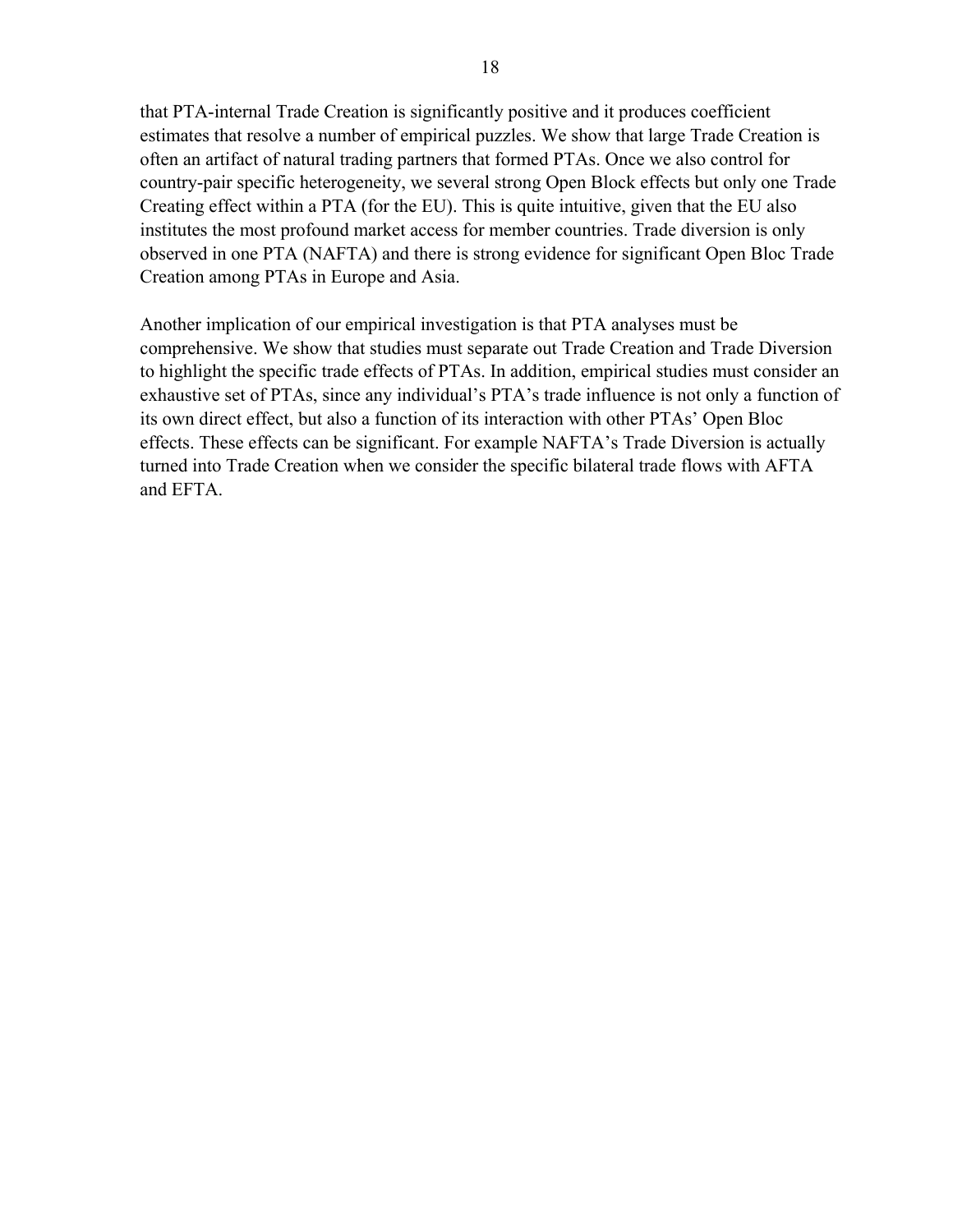| <b>Abbreviation</b> | <b>Name of PTA</b>                                                                | <b>Start</b> | Member countries (year joined)                                                                                                                                                                                                                                                  |
|---------------------|-----------------------------------------------------------------------------------|--------------|---------------------------------------------------------------------------------------------------------------------------------------------------------------------------------------------------------------------------------------------------------------------------------|
| <b>ANZCERTA</b>     | Australia - New Zealand<br>Closer Economic<br><b>Relations Trade</b><br>Agreement | 1983         | Australia, New Zealand                                                                                                                                                                                                                                                          |
| <b>APEC</b>         | Asia Pacific Economic<br>Community                                                | 1989         | Australia, Brunei, Canada, China (1991), Chile (1994),<br>Taiwan (1991), Hong Kong (1991), Indonesia, Japan, South<br>Korea, Malaysia, Mexico (1993), New Zealand, Papua New<br>Guinea (1993), Peru (1998), Philippines, Singapore,<br>Thailand, United States, Vietnam (1998). |
| AP                  | Andean Community /<br>Andean Pact                                                 | 1969         | Bolivia, Colombia, Ecuador, Peru, Venezuela (1973),<br>Former: Chile (1969-76)                                                                                                                                                                                                  |
| <b>AFTA</b>         | Association of South<br>East Asian Nations<br>(ASEAN) Free Trade<br>Area          | 1967         | Brunei (1984), Cambodia (1998), Indonesia, Laos (1997),<br>Malaysia, Myanmar (1997), the Philippines, Singapore,<br>Thailand, Vietnam (1995).                                                                                                                                   |
| <b>CACM</b>         | Central American<br>Common Market                                                 | 1960         | Costa Rica (1963), El Salvador, Guatemala, Honduras,<br>Nicaragua.                                                                                                                                                                                                              |
| <b>CARICOM</b>      | Caribbean Community/<br>Carifta                                                   | 1968         | Antigua and Barbuda, Bahamas (1983), Barbados, Belize<br>(1995), Dominica (1974), Guyana (1973), Grenada (1974),<br>Jamaica, Montserrat (1974), St. Kitts and Nevis, St. Lucia<br>(1974), St. Vincent and the Grenadines, Suriname (1995),<br>Trinidad and Tobago.              |
| <b>EEA</b>          | European Economic<br>Area                                                         | 1994         | Austria, Belgium, Denmark, Finland, France, Germany,<br>Greece, Luxembourg, Iceland, Italy, Ireland, Liechtenstein,<br>Netherlands, Norway, Portugal, Spain, Sweden, United<br>Kingdom.                                                                                         |
| <b>EFTA</b>         | European Free Trade<br>Association                                                | 1960         | Iceland, Liechtenstein (1991), Norway (1986), Switzerland<br>Former: Denmark (1960-72), United Kingdom (1960-72),<br>Portugal (1960-85), Austria (1960-94), Sweden (1960-94),<br>Finland (1986-94).                                                                             |
| E U                 | European Union                                                                    | 1958         | Austria (1995), Belgium, Denmark (1973), Finland (1995),<br>France, Germany, Greece (1981), Luxembourg, Ireland<br>(1973), Italy, Netherlands, Portugal (1986), Spain (1986),<br>Sweden (1995), United Kingdom (1973).                                                          |
| <b>LAIA/LAFTA</b>   | Latin America<br><b>Integration Agreement</b>                                     | 1960         | Argentina, Bolivia (1967), Brazil, Chile, Colombia (1961)<br>Ecuador (1961), Mexico, Paraguay, Peru, Uruguay,<br>Venezuela (1966).                                                                                                                                              |
| <b>MERCOSUR</b>     | Southern Cone Common<br>Market                                                    | 1991         | Argentina, Brazil, Paraguay, Uruguay                                                                                                                                                                                                                                            |
| <i>NAFTA</i>        | Canada-US Free Trade<br>Arrangement / North<br>America Free Trade<br>Agreement    | 1988         | Canada, United States, Mexico (1994).                                                                                                                                                                                                                                           |

#### Table 1. Preferential Trading Arrangements

 Notes: The table is based on Ghosh and Yamarik (2004), it includes corrections to some of the original PTA coding: ASEAN, which is no free trade area was changed to AFTA with AFTA membership starting in 1995 instead of 1980. For the Andean Pact, Chile had to be excluded post-1976, when it left the AP. Finally, CARICOM membership for Guyana is corrected to start in 1973 (instead of 1995). The corrections do not alter the qualitative results.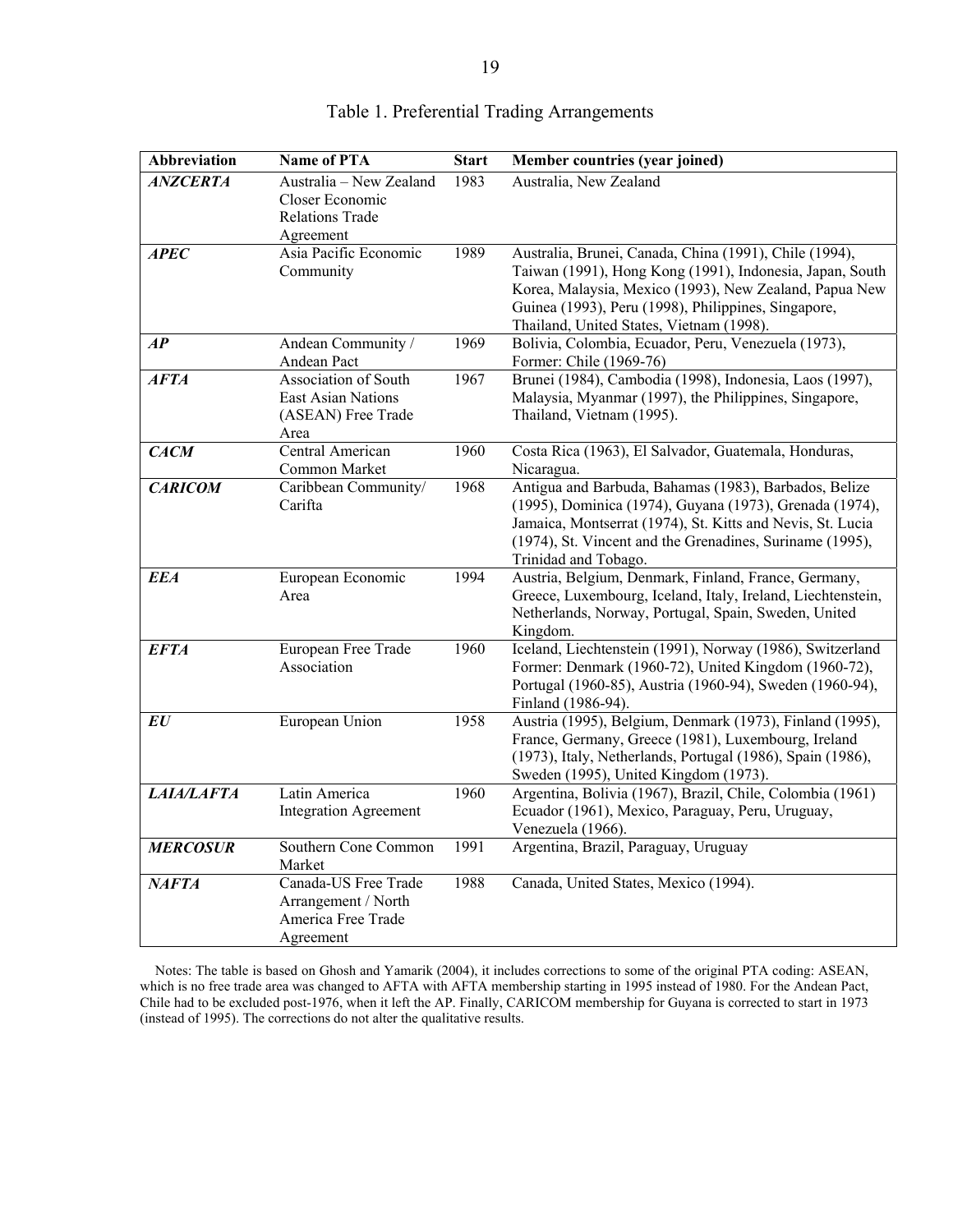|                                             |                                 | Estimated relationship in past |                |                | Variable description                                                           |  |
|---------------------------------------------|---------------------------------|--------------------------------|----------------|----------------|--------------------------------------------------------------------------------|--|
|                                             |                                 | studies<br>Positive            | None           | Negative       |                                                                                |  |
|                                             | $AFTA_{ii}$                     | 3                              | 2              |                |                                                                                |  |
|                                             | <b>ANZCERTA</b> <sub>ii</sub>   |                                |                |                |                                                                                |  |
|                                             | $APEC_{ii}$                     | 3                              |                |                |                                                                                |  |
|                                             | $AP_{ij}$                       | 3                              | 2              |                |                                                                                |  |
|                                             | $CACM_{ii}$                     | 4                              | 2              |                | 0-1 Dummies                                                                    |  |
| Trade                                       | <b>CARICOM</b> <sub>ii</sub>    |                                |                |                | (1 if the two countries are contemporaneous                                    |  |
| <b>Creation</b>                             | $EEA_{ii}$                      |                                |                |                | member in the respective PTA; 0                                                |  |
|                                             | $EFTA_{ij}$                     | 3                              | 5              |                | otherwise).                                                                    |  |
|                                             | $EU_{ij}$                       | 9                              | 9              |                |                                                                                |  |
|                                             | $LAIA_{ii}$                     | 4                              | $\overline{c}$ |                |                                                                                |  |
|                                             | MERCOSUR <sub>ij</sub>          | $\overline{2}$                 | 3              |                |                                                                                |  |
|                                             | $NAFTA_{ij}$<br>$AFTA_i$        | 1<br>$\overline{2}$            | 3              | 1              |                                                                                |  |
|                                             | <b>ANZCERTA</b> <sub>i</sub>    |                                |                |                |                                                                                |  |
|                                             | APEC <sub>i</sub>               |                                |                |                |                                                                                |  |
|                                             | AP <sub>i</sub>                 |                                | 1              | $\overline{2}$ |                                                                                |  |
|                                             | $CACM_i$                        |                                | 2              | $\overline{2}$ | 0-1 Dummies                                                                    |  |
| <b>Trade</b>                                | CARICOM <sub>i</sub>            |                                |                |                | (1 if one and only one of the countries is a                                   |  |
| Diversion/<br><b>Open Bloc</b>              | $EEA_i$                         |                                |                |                | contemporaneous member in the respective                                       |  |
|                                             | $EFTA_i$                        | 1                              | 1              |                | PTA; 0 otherwise).                                                             |  |
|                                             | $EU_i$                          | $\overline{2}$                 |                |                |                                                                                |  |
|                                             | LAIA <sub>i</sub>               |                                | 2              | 2              |                                                                                |  |
|                                             | MERCOSUR <sub>i</sub>           |                                | 2              | 2              |                                                                                |  |
|                                             | $NAFTA_i$                       |                                | 2              |                |                                                                                |  |
| <b>Core Gravity</b>                         |                                 |                                |                |                | Nat. log of the bilateral distance b/w two                                     |  |
|                                             | $log(DISTANCE_{ii})$            |                                | 1              | 23             | capital cities                                                                 |  |
|                                             | $log(GDP_i GDP_i)$              | 23                             | 2              | 1              | Nat. log of the product of real GDP<br>Nat. log of the product of real GDP per |  |
|                                             | $log(gdp_i gdp_i)$              | 9                              | 1              | $\overline{2}$ | capita                                                                         |  |
|                                             |                                 |                                |                |                |                                                                                |  |
|                                             | $SACHS_i + SACHS_i$             | 1                              |                |                | Sum of Sachs-Warner index of open trade<br>policy $(0,1,2)$                    |  |
|                                             |                                 |                                |                |                |                                                                                |  |
| Economic                                    | $CU_{ii}$                       | 3                              | 1              |                | 0-1 Dummy (1 if the two share a common<br>currency)                            |  |
| Policy                                      |                                 |                                |                |                | Number of countries with a floating                                            |  |
| <b>Variables</b>                            | <b>FLOAT</b> <sub>ii</sub>      | 1                              |                | 1              | exchange rate $(0,1,2)$                                                        |  |
|                                             |                                 |                                |                |                | The standard deviation of the 1st difference                                   |  |
|                                             | <b>VOLATILITY</b> <sub>ii</sub> | $\mathbf{1}$                   | $\mathbf{1}$   | 4              | in the bilateral real exchange rate during                                     |  |
|                                             |                                 |                                |                |                | the previous 5 years                                                           |  |
|                                             |                                 |                                |                |                | The absolute log difference of real GDP per                                    |  |
| Development/<br>Factor<br><b>Endowments</b> | $abs(gdp$ DIFF)                 | 3                              | 1              | 1              | capita                                                                         |  |
|                                             | abs(DENS DIFF)                  | 1                              | 1              |                | The absolute log difference in population                                      |  |
|                                             |                                 |                                |                |                | density                                                                        |  |
|                                             |                                 |                                |                |                | The absolute log difference in average                                         |  |
|                                             | abs(SCHOOL DIF<br>F)            |                                | 1              |                | years of secondary schooling in the $25+$                                      |  |
|                                             |                                 |                                |                |                | population                                                                     |  |

Table 2. Common Gravity Model Controls:Their Estimated Relationship with Bilateral Trade in Past Studies and Variable Description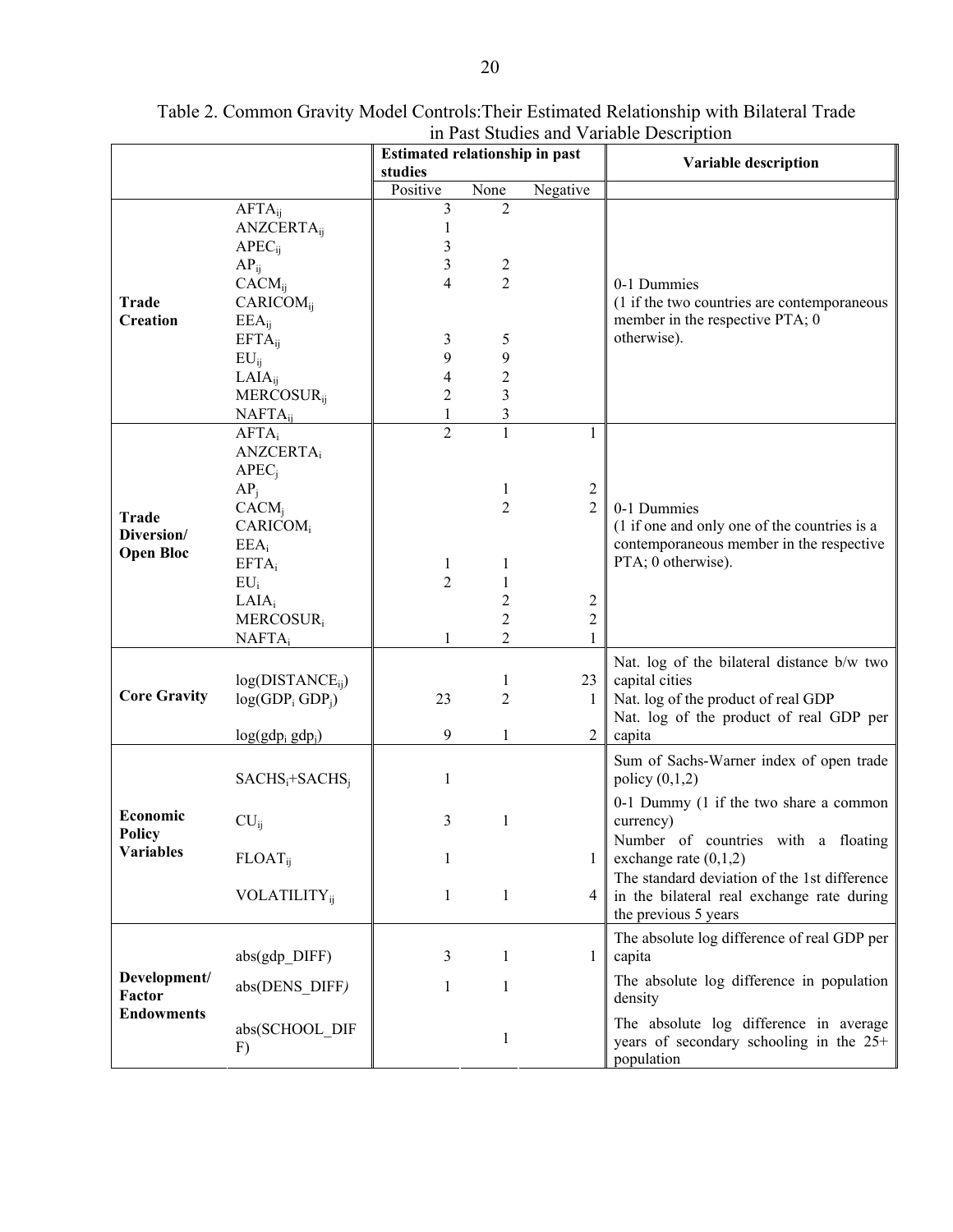|                        |                                                          | <b>Estimated relationship in past</b><br>studies |      |              | Variable description                                                                                                   |
|------------------------|----------------------------------------------------------|--------------------------------------------------|------|--------------|------------------------------------------------------------------------------------------------------------------------|
|                        |                                                          | Positive                                         | None | Negative     |                                                                                                                        |
|                        |                                                          |                                                  |      |              | 0-1 Dummy (1 if the two share a common<br>land border)                                                                 |
|                        | $BORDER_{ii}$                                            | 19                                               | 5    |              |                                                                                                                        |
| Geography              | $REMOTE_{ii}$                                            | 4                                                | 3    |              | Product of average distance of each country<br>from all trading partners other than the<br>other country               |
|                        |                                                          |                                                  |      |              |                                                                                                                        |
|                        | $LANDLOCK_{ii}$<br>$log(AREA_i AREA_i)$<br>$ISLAND_{ii}$ | 3<br>4<br>3                                      | 2    | 2            | Number of landlocked countries $(0,1,2)$<br>Number of island countries $(0,1,2)$<br>Nat. log of the product of the two |
|                        | $COMLANG_{ii}$                                           | 12                                               | 1    | $\mathbf{1}$ | 0-1 Dummy (1 if the two share a common<br>language)                                                                    |
| <b>Historical Ties</b> | $COMCOL_{ii}$                                            | 3                                                |      |              | 0-1 Dummy (1 if the two share a common<br>colonizer)                                                                   |
|                        | $COLONY_{ii}$                                            | 5                                                |      |              | 0-1 Dummy (1 if one was a former colony<br>of the other)                                                               |

#### Table 2. Common Gravity Model Controls:Their Estimated Relationship with Bilateral Trade in Past Studies and Variable Description

 Sources: Aitken (1973); Aitken and Lowry (1973); Baier (2007); Baldwin (2006); Baxter (2006); Bergstrand (1985); Brada (1988); Carrere ( 2006); Cheng (2005); Coe ( 1999); Eichengreen (1996); Egger (2000); Egger and Pfaffermayr (2003); Feenstra, Markusen, and Rose (2001); Frankel (1992); Frankel and Rose (1998); Frankel, Stein, and Wei (1995); Frankel and Wei (1993), and (1996); Freund (2000); Montenegro and Soto (1996); Rose (2000); Soloaga and Winters (2001); Thursby (1987); Wei (1996); Wei and Frankel (1998); and Wei and Zhang (2006).

 Notes: Following Ghosh and Yamarik (2004), from whom parts of this Table are adapted, an estimated relationship is reported positive or negative when a paper reports the coefficient significant at the 1% level. One paper may have multiple entries for the same regressor, if different regressions in the paper yield different relationships. Please refer to the Appendix of Ghosh and Yamarik (2004) for more detailed variable descriptions and a list of the countries in our sample.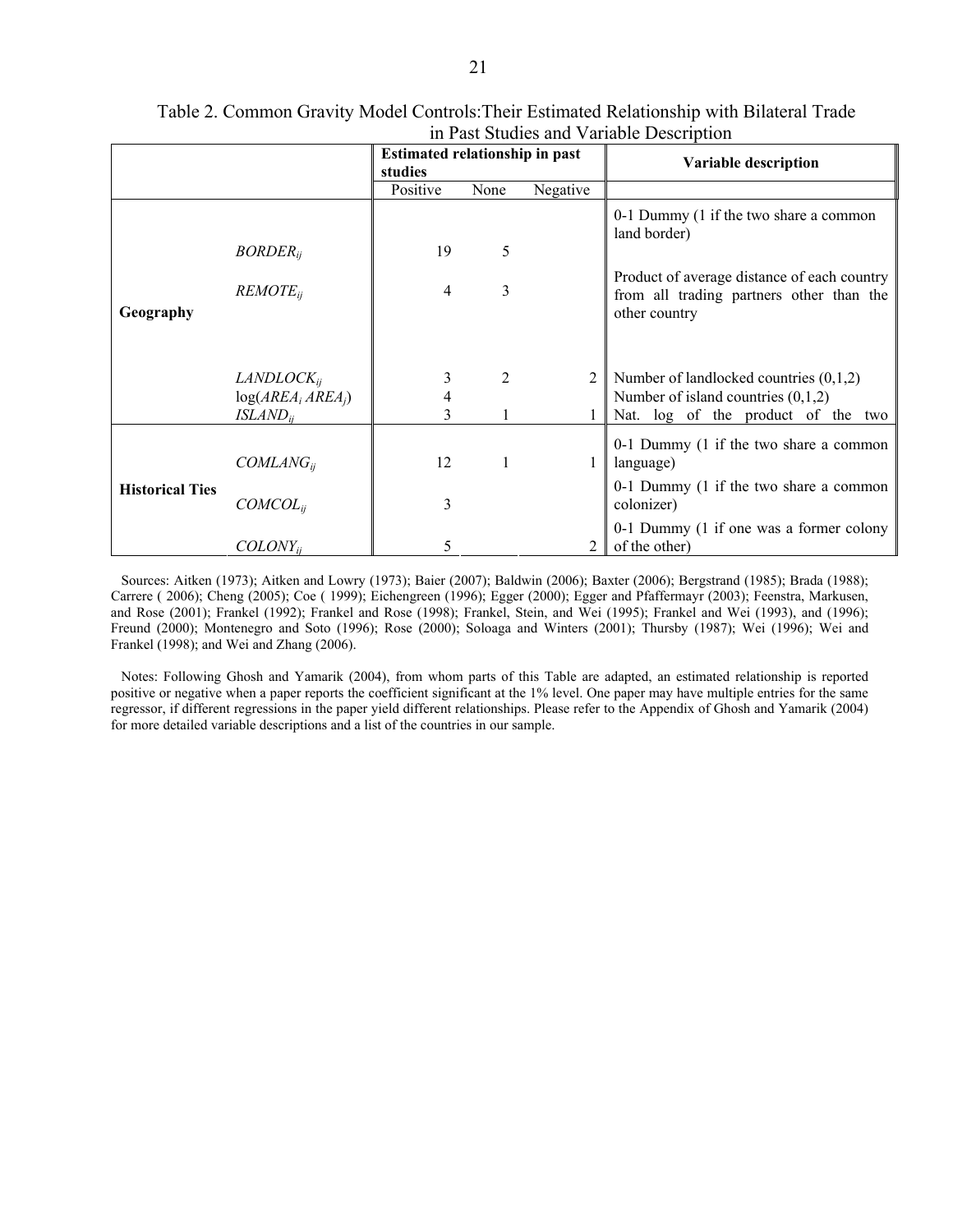|                     |                                  |                | <b>Specification 1</b>    |               |                  | <b>Specification 2</b>                      |               |               |                  |
|---------------------|----------------------------------|----------------|---------------------------|---------------|------------------|---------------------------------------------|---------------|---------------|------------------|
|                     |                                  |                | <b>Time Fixed Effects</b> |               |                  | Time & Country-Pair Fixed<br><b>Effects</b> |               |               |                  |
|                     |                                  | Post.<br>Incl. | Post.<br>Mean             | Post.<br>Std. | Post<br>Mean     | Post.<br>Incl.                              | Post.<br>Mean | Post.<br>Std. | Post<br>Mean     |
|                     | $AFTA_{ijt}$                     | Prob.<br>0.00  | $-0.22$                   | Dev.<br>0.54  | in $%$<br>$-20%$ | Prob.<br>0.00                               | $-0.22$       | Dev.<br>0.39  | in $%$<br>$-19%$ |
|                     | <b>ANZCERTA</b> <sub>iit</sub>   | 0.01           | 0.89                      | 0.96          | 144%             | $0.00\,$                                    | 0.30          | 0.92          | 35%              |
|                     | APEC <sub>ijt</sub>              | 1.00           | 1.48***                   | 0.15          | 338%             | 0.01                                        | 0.14          | 0.12          | 16%              |
|                     | $AP_{ijt}$                       | 0.01           | $-0.05$                   | 0.27          | $-5\%$           | 0.02                                        | 0.56          | 0.37          | 74%              |
|                     | $CACM_{\text{ijt}}$              | 1.00           | $2.25***$                 | 0.23          | 848%             |                                             |               |               | $0\%$            |
| <b>Trade</b>        | <b>CARICOM</b> <sub>iit</sub>    | 1.00           | $2.08***$                 | 0.41          | 702%             | 0.00                                        | 0.12          | 0.71          | 13%              |
| <b>Creation</b>     | $EEA_{ijt}$                      | 0.01           | 0.26                      | 0.19          | 29%              | 0.00                                        | 0.06          | 0.17          | $6\%$            |
|                     | $EFTA_{ijt}$                     | 0.00           | 0.02                      | 0.26          | 2%               | 0.03                                        | 0.52          | 0.32          | 69%              |
|                     | $EU_{ijt}$                       | 0.00           | 0.03                      | 0.14          | 3%               | 1.00                                        | $0.66***$     | 0.17          | 93%              |
|                     | $LAIA_{ijt}$                     | 0.91           | $0.46***$                 | 0.13          | 58%              |                                             |               |               | $0\%$            |
|                     | <b>MERCOSUR</b> iit              | 0.12           | 1.66                      | 0.70          | 424%             | 0.00                                        | 0.37          | 0.51          | 45%              |
|                     | $NAFTA_{i}$                      | 0.01           | $-0.89$                   | 0.84          | $-59%$           | 0.00                                        | 0.60          | 0.65          | 81%              |
|                     | $AFTA_{it}$                      | 0.03           | 0.17                      | 0.11          | 19%              | 1.00                                        | $0.40***$     | 0.08          | 49%              |
|                     | <b>ANZCERTA</b> <sub>it</sub>    | 1.00           | $-0.47***$                | 0.10          | $-37%$           | 0.10                                        | $-0.18$       | 0.09          | $-17%$           |
|                     | $APEC_{it}$                      | 1.00           | $0.55***$                 | 0.06          | 73%              | 1.00                                        | $0.23***$     | 0.05          | 26%              |
|                     | $AP_{it}$                        | 0.52           | $-0.19*$                  | 0.06          | $-17%$           | 0.03                                        | $-0.17$       | 0.10          | $-15%$           |
|                     | $CACM_{it}$                      | 0.85           | $-0.18**$                 | 0.05          | $-17%$           |                                             |               |               | $0\%$            |
| <b>Trade</b>        | <b>CARICOM</b> <sub>it</sub>     | 1.00           | $-0.74***$                | 0.07          | $-52%$           | 0.39                                        | $-0.29$       | 0.11          | $-25%$           |
| Diversion,          | $EEA_{it}$                       | 0.00           | 0.01                      | 0.08          | $1\%$            | 0.20                                        | $-0.14$       | 0.06          | $-13%$           |
| <b>Open Bloc</b>    | $EFTA_{it}$                      | 1.00           | $0.35***$                 | 0.05          | 43%              | 0.98                                        | $0.26**$      | $0.08\,$      | 29%              |
|                     | $EU_{it}$                        | 1.00           | $0.56***$                 | 0.04          | 75%              | 0.21                                        | 0.16          | 0.07          | 17%              |
|                     | $LAIA_{it}$                      | 1.00           | $-0.40***$                | 0.07          | $-33%$           |                                             |               |               | $0\%$            |
|                     | MERCOSUR <sub>it</sub>           | 0.79           | $0.42**$                  | 0.12          | 52%              | 0.01                                        | 0.11          | 0.09          | 11%              |
|                     | $NAFTA_{it}$                     | 1.00           | $-0.63***$                | 0.10          | $-47%$           | 0.99                                        | $-0.31***$    | 0.08          | $-26%$           |
|                     | $log(DISTANCE_{ii})$             | 1.00           | $-1.19***$                | 0.02          | $-1\%$           |                                             |               |               | 0%               |
| <b>Core Gravity</b> | $log(GDP_{it} GDP_{it})$         | 1.00           | $0.88***$                 | 0.01          | $1\%$            | 1.00                                        | $1.13***$     | 0.05          | $1\%$            |
|                     | $log(gdp_{it}gdp_{it})$          | 1.00           | $0.55***$                 | 0.02          | $1\%$            | 0.02                                        | 0.16          | 0.10          | $0\%$            |
|                     | $SACHS_{it}+SACHS_{it}$          | 1.00           | $0.35***$                 | 0.03          | 42%              | 1.00                                        | $0.13***$     | 0.03          | 14%              |
| Economic            | $CU_{ijt}$                       | 1.00           | $1.40***$                 | 0.29          | 307%             | 0.01                                        | $-0.64$       | 0.67          | $-47%$           |
| <b>Policy</b>       | <b>FLOAT</b> <sub>ijt</sub>      | 0.00           | $-0.01$                   | 0.02          | $-1\%$           | 0.20                                        | $-0.05$       | 0.02          | $-5\%$           |
|                     | <b>VOLATILITY</b> <sub>iit</sub> | 0.25           | 0.006                     | 0.002         | $0\%$            | 0.01                                        | $-0.002$      | 0.002         | $0\%$            |
| Development,        | $abs(gdp$ <i>DIFF</i> )          | 1.00           | $0.18***$                 | 0.02          | $0\%$            | 1.00                                        | $-0.31***$    | 0.05          | 0%               |
| Factor              | abs(DENS DIFF)                   | 1.00           | $0.23***$                 | 0.01          | $0\%$            | 0.75                                        | $0.25**$      | 0.09          | $0\%$            |
| Endowment           | abs(SCHOOL DIFF)                 | 0.01           | 0.02                      | 0.02          | $0\%$            | 0.03                                        | $-0.06$       | 0.04          | $0\%$            |
|                     | $BORDER_{ii}$                    | 1.00           | $0.53***$                 | 0.10          | 69%              |                                             |               |               |                  |
|                     | $REMOTE_{ii}$                    | 1.00           | 342***                    | 39.79         | 342%             |                                             |               |               |                  |
| Geography           | $LANDLOCK_{ii}$                  | 1.00           | $-0.42***$                | 0.04          | $-34%$           |                                             |               |               |                  |
|                     | $log(AREA_i AREA_i)$             | 0.92           | $-0.03**$                 | 0.01          | $0\%$            |                                             |               |               |                  |
|                     | $ISLAND_{ii}$                    | 0.02           | $-0.05$                   | 0.03          | $-5\%$           |                                             |               |               |                  |
|                     | <b>COMLANG</b> <sub>ii</sub>     | 1.00           | $0.47***$                 | 0.05          | $60\%$           |                                             |               |               |                  |
| <b>History</b>      | <b>COMCOL</b> <sub>ii</sub>      | 1.00           | $0.77***$                 | 0.07          | 116%             |                                             |               |               |                  |
|                     | COLONY <sub>ii</sub>             | 1.00           | $1.44***$                 | 0.12          | 320%             |                                             |               |               |                  |

Table 3. PTA Trade Creation and Trade Diversion

Notes: Fixed Effect coefficients are omitted. \*, \*\*, \*\*\* indicate 50, 75, 99 percent inclusion probabilities roughly akin to ratios of the posterior mean to standard deviation of 1, 1.9, 2.3. For calculations of implied percentage changes see Table 4a.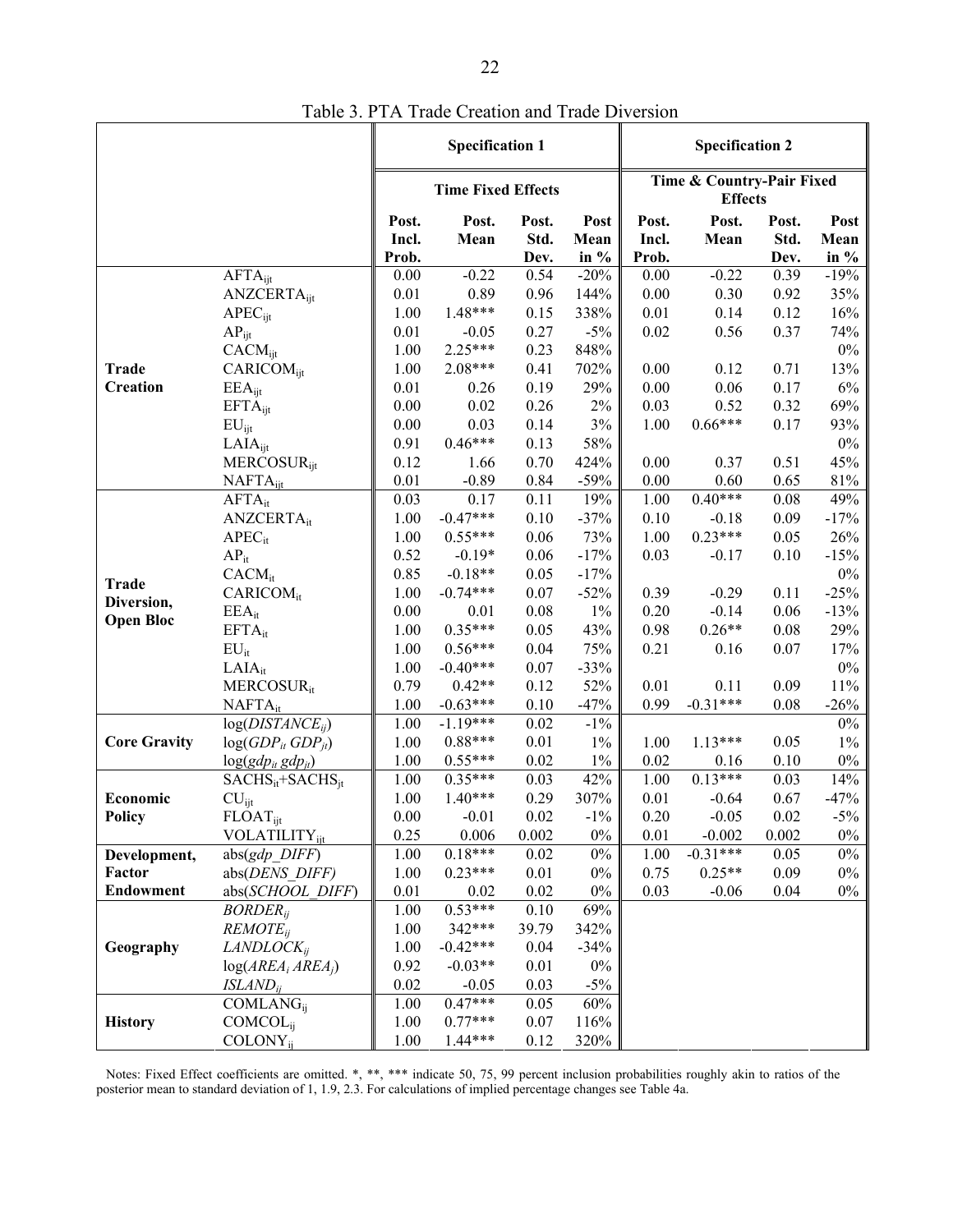|                          | <b>NAFTA</b> | <b>ANZCERTA</b> | <b>AFTA</b> | APEC* | EU    | <b>EFTA</b> |
|--------------------------|--------------|-----------------|-------------|-------|-------|-------------|
| <b>NAFTA</b>             | $0\%$        |                 |             |       |       |             |
| <b>ANZCERTA</b>          | $-26%$       | $0\%$           |             |       |       |             |
| <b>AFTA</b>              | 10%          | 49%             | $0\%$       |       |       |             |
| APEC*                    | $-26%$       | $0\%$           | 49%         | $0\%$ |       |             |
| EU                       | $-7\%$       | $0\%$           | 87%         | 26%   | 93%   |             |
| <b>EFTA</b>              | 20%          | 63%             | 142%        | 63%   | 29%   | $0\%$       |
| <b>Rest of the World</b> | $-7%$        | 26%             | 87%         | 26%   | $0\%$ | 29%         |

## Table 4. Trade Creation and Diversion among Trading Partners (After controlling for natural trading partners/country-pair fixed effects)

 Sources: Table 3. \*APEC refers only to APEC members that are not in NAFTA, ANZCERTA, or AFTA (Brunei, Japan, South Korea, China, Chile, Taiwan, Hong Kong, Papua New Guinea, for relevant years). For all other APEC countries, the AFTA<sub>ijt</sub> coefficient applies. For regressors with  $P(\beta_k \neq 0 \mid d) \leq 50$ , we assume  $\beta_k = 0$ . Equations for calculations are shown in Table 4a.

| <b>Trading Partner 1</b> | <b>Trading Partner 2</b> | <b>Net Trade Effect</b>                                                     |
|--------------------------|--------------------------|-----------------------------------------------------------------------------|
| PTA <sub>1</sub>         |                          | $(1+\beta_{RT4i})-1$                                                        |
| PTA <sub>1</sub>         | PTA <sub>1</sub>         | $(1 + \beta_{RTAii}) - 1$                                                   |
| PTA <sub>1</sub>         | PTA <sub>2</sub>         | $(1+\beta_{RTA_i^1})^*(1+\beta_{RTA_i^2})-1$                                |
| PTA 1, PTA 2             |                          | $(1+\beta_{RTdi})^*(1+\beta_{RTdi^2})-1$                                    |
| PTA 1, PTA 2             | PTA <sub>1</sub>         | $(1+\beta_{RTAii'}^{\phantom{2}})$ * $(1+\beta_{RTAii'}^{\phantom{2}})$ – 1 |
| PTA 1, PTA 2             | PTA <sub>3</sub>         | $(1+\beta_{RTA_i^1})^*(1+\beta_{RTA_i^2})^*(1+\beta_{RTA_i^3})-1$           |

Table 4a. Calculation of Trade Flows among and within PTAs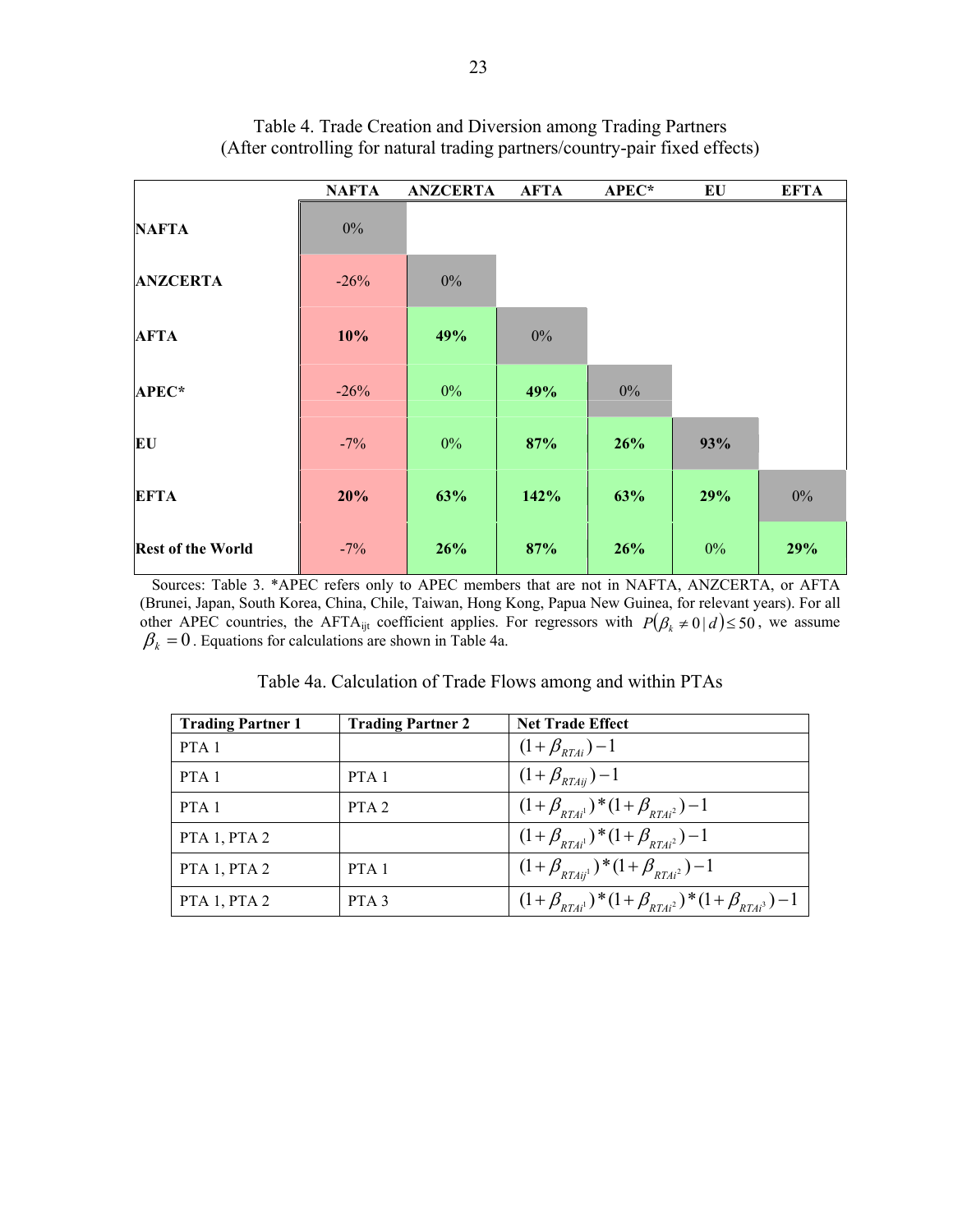#### **References**

- Acemoglu, D., Johnson, S., Robinson, J.A., 2001. "The Colonial Origins of Comparative Development: An Empirical Investigation", *American Economic Review*, 91, pp. 1369-1401.
- Aitken, N.D., 1973. "The Effect of the EEC and EFTA on European Trade: A Temporal Cross-Section Analysis", *American Economic Review*, 63 (5), pp. 881-892.
- ———, and Lowry, W., 1973. "A cross-sectional study of the effects of LASEAN and CACM on Latin American trade, *Journal of Common Market Studies*, 11, pp. 326- 336.
- Anderson, J., van Wincoop, E., 2003. "Gravity with Gravitas: a solution to the border puzzle", *American Economic Review*, 93 (1), pp. 170-192.
- Andrews, M., Schank, T., Upward, R., 2006. Practical fixed effects estimation methods for the three-way error components model, *The Stata Journal*, 6(4), pp. 461-481.
- Baier, S.L., Bergstrand, J.H., 2002. "On the endogeneity of international trade flows and free trade agreements", Manuscript, August 2002,
- ———, and Bergstrand, J.H., 2004. "Economic determinants of free trade agreements", *Journal of International Economics*, 64, pp. 29-63.
- ———, and Bergstrand, J.H., 2007. "Do free trade agreements actually increase members' international trade?", *Journal of International Economics*, 71, pp. 72-95.
- Baldwin, R., 1995a. "A domino theory of regionalism", in: Balwin, R., Haaparanta, P., Kiander, J., eds., *Expanding membership of the European Union*, Cambridge University Press, Cambridge, MA.
- Baldwin, R., 1995b. "The Eastern Enlargement of the European Union", *European Economic Review*, 39 (3-4), pp. 474-481.
- Baldwin, R., 1997. "The Causes of Regionalism", *World Economy*, 20 (7), pp. 865-888.
- Baldwin, R., 2005. "The euro's trade effects", Working Paper prepared for ECB Workshop "What effects is EMU having on the euro area and its member countries?", Frankfurt 16 June 2005.
- ———, and R., Taglioni, D., 2006. "Gravity for Dummies and Dummies for Gravity Equations", National Bureau of Economic Research Working Paper No. 12516.
- Baxter, M., Kouparitsas, M.A., 2006. "What determines Bilateral Trade Flows?", National Bureau of Economic Research Working Paper No. 12188.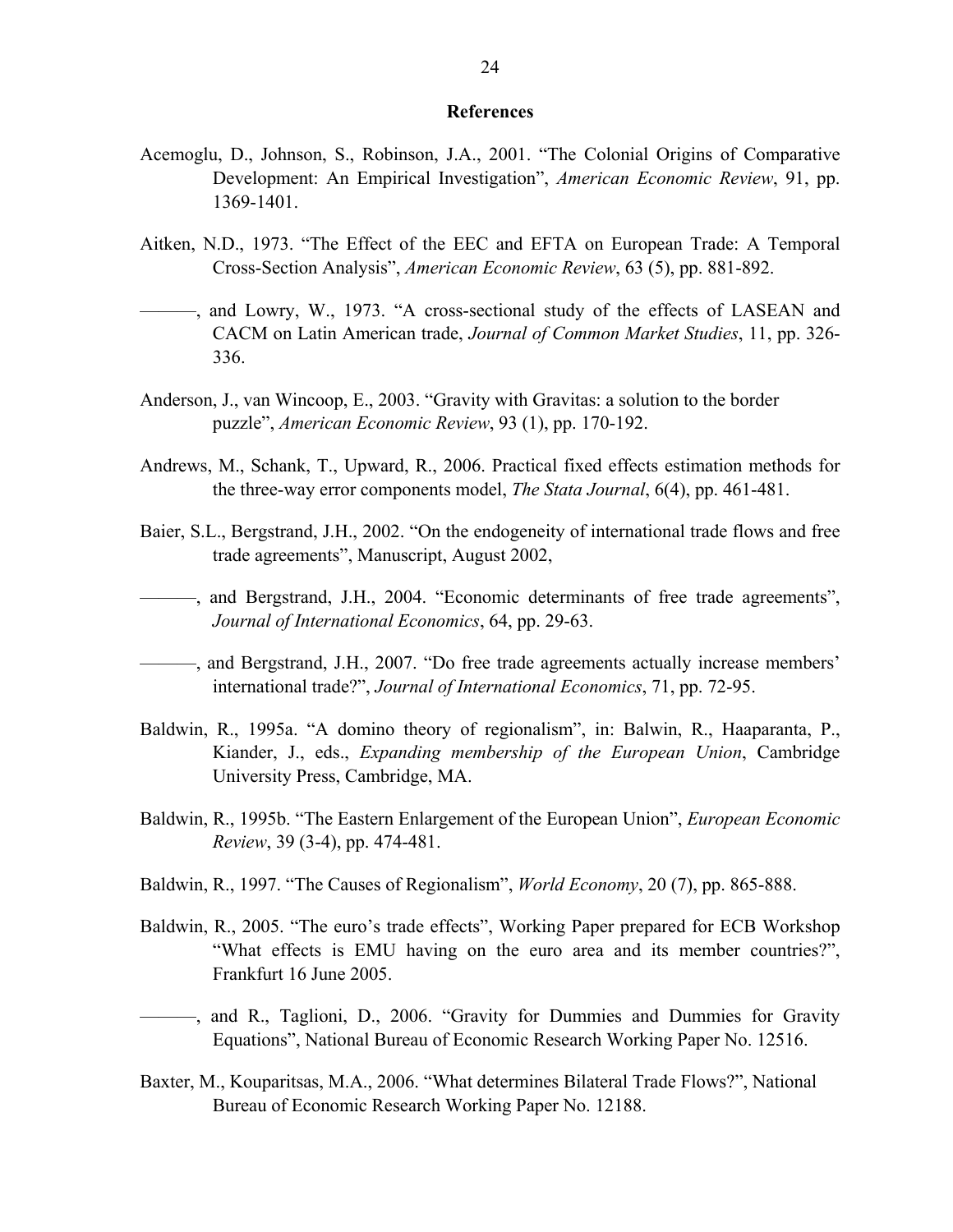- Bhagwati, J., Panagariya, A., 1996. "Preferential Trading Areas and Multilateralism: Strangers, Friends or Foes?", in: Bhagwati, J., Panagariya, A., eds., *The Economics of Preferential Trade Agreements*, AEI Press, Washington, D.C.
- Bergstrand, J., 1985. "The gravity equation in international trade: some microeconomic foundation and empirical evidence", *The Review of Economics and Statistics*, 67, pp. 474-481.
- Bond, E.W., Syropoulos, C., 1996. "The size of trading blocs, market power and world welfare effects", *Journal of International Economics*, 40 (3), pp. 411-437.
- Brada, J., Mendez, J., 1988. "Exchange rate risk, exchange rate regime and the volume of international trade", *Kyklos*, 41, pp. 263–280.
- Brun, J., Carrere, C., Guillaumont, P., de Melo, J., 2005. "Has Distance Died? Evidence from a Panel Gravity Model", *World Bank Economic Review*, 19 (1), pp. 99-120.
- Carrere, C., 2006. "Revisiting the effects of regional trade agreements on trade flows with proper specification of the gravity model", *European Economic Review*, 50, pp. 223-247.
- Chen, Y.C., Rogoff, K., 2006. "Commodity Currencies and Exchange Rate Predictability: A Bayesian Model Averaging Approach", Mimeo, University of Washington.
- Cheng, I., Wall, H.J., 2005. "Controlling for Heterogeneity in Gravity Models of Trade and Integration", *Federal Reserve Bank of St. Louis Review*, 87 (1), pp. 49-63.
- Clark, P., Tamirisa, N., Wei, S.J., Sadikov, A., Zeng, L., 2004. "Exchange Rate Volatility and Trade Flows - Some New Evidence", Working Paper, International Monetary Fund.
- Coe, D., Hoffmaister, A., 1999. "North-South trade: is Africa unusual", *Journal of African Economies*, 8, pp. 228-256.
- Cooley, T., LeRoy, S., 1981. "Identification and Estimation of Money Demand", *American Economic Review*, 71, pp. 825-844.
- Davis, D.R., 1995. "Intra-industry Trade: A Heckscher-Ohlin-Ricardo Approach", *Journal of International Economics*, 39, pp. 201-226.
- Deardorff, A.V., 1998. "Determinants of bilateral trade: does gravity work in a classical world", in: Frankel, J. (Ed.), *The Preferentialization of the World Economy*. University of Chicago Press, Chicago, pp. 7 –22.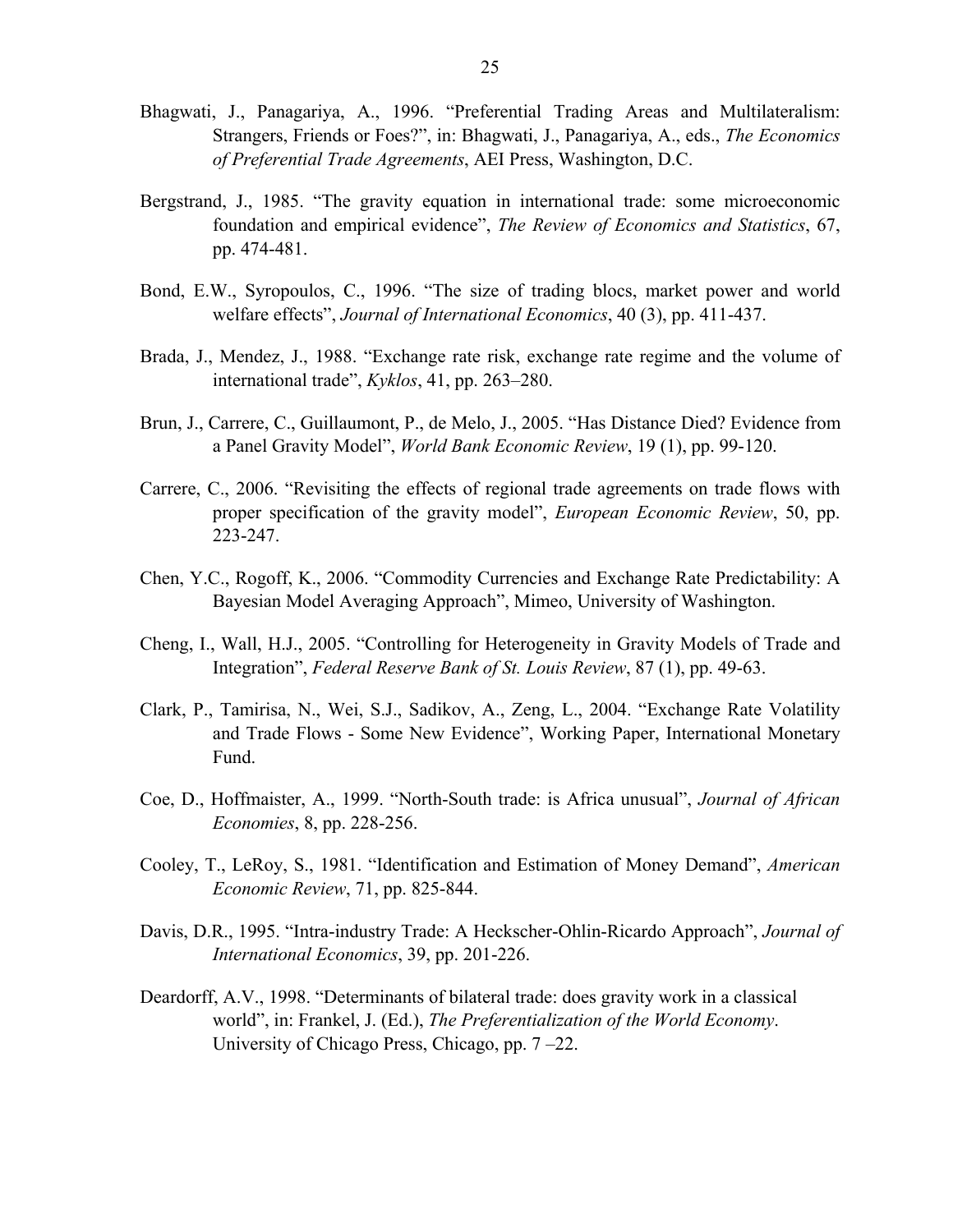- Deardorff, A.V., Stern, R., 1994. "Multilateral Trade Negotiations and Preferential Trade Agreements", in: Deardorff, A.V., Stern, R., eds., *Analytical and Negotiating Issues in the Global Trading System*, University of Michigan Press, Ann Arbor, MI.
- Eichengreen, B., Irwin, D., 1996. "The Role of History in Bilateral Trade Flows", National Bureau of Economic Research Working Paper No. 5565.
- Eicher, T.S., Papageorgiou, C., Raftery, A.E., 2007. "Evaluating the Impact of Priors in Economic Applications of Bayesian Model Averaging", Working Paper, University of Washington.
- Eicher, T.S., Papageorgiou, C., Roehn, O., 2007. "Unravelling the Fortunes of the Fortunate: An Iterative Bayesian Model Averaging (IBMA) Approach", *Journal of Macroeconomics,* forthcoming.
- Egger, P., 2000. "A note on the proper econometric specification of the gravity equation", *Economics Letters*, 66, pp. 25-31.
- ——, and Pfaffermayr, M., 2003. "The proper panel econometric specification of the gravity equation: A three-way model with bilateral interaction effects", *Empirical Economics*, 28, pp. 571-580.
- Fernandez, C., Ley, E., Steel, M., 2001a. "Model Uncertainty in Cross-Country Growth Regressions," *Journal of Applied Econometrics*, 16, pp. 563-576.
- Fernandez, C., Ley, E., Steel, M., 2001b, "Benchmark Priors for Bayesian Model Averaging," *Journal of Econometrics,* 100, pp. 381-427.
- Feenstra, R., 2003. *Advanced International Trade: Theory and Evidence*. Princeton University Press, New Jersey, USA.
- Feenstra, R.C., Markusen, J.R., Rose, A.K., 2001. ""Using the Gravity Equation to Differentiate among Alternative Theories of Trade", *Canadian Journal of Economics*, 34 (2), pp. 430-477.
- Frankel, J., 1992. "Is Japan Creating a Yen Bloc in East Asia and the Pacific?", National Bureau of Economic Research Working Paper No. 4050.
- Frankel, J., 1997. *Preferential Trading Blocs in the World Trading System*, Institute for International Economics, Washington, D.C.
- Frankel, J., Romer, D., 1999. "Does trade cause growth?" *American Economic Review*, 89, pp. 379–399.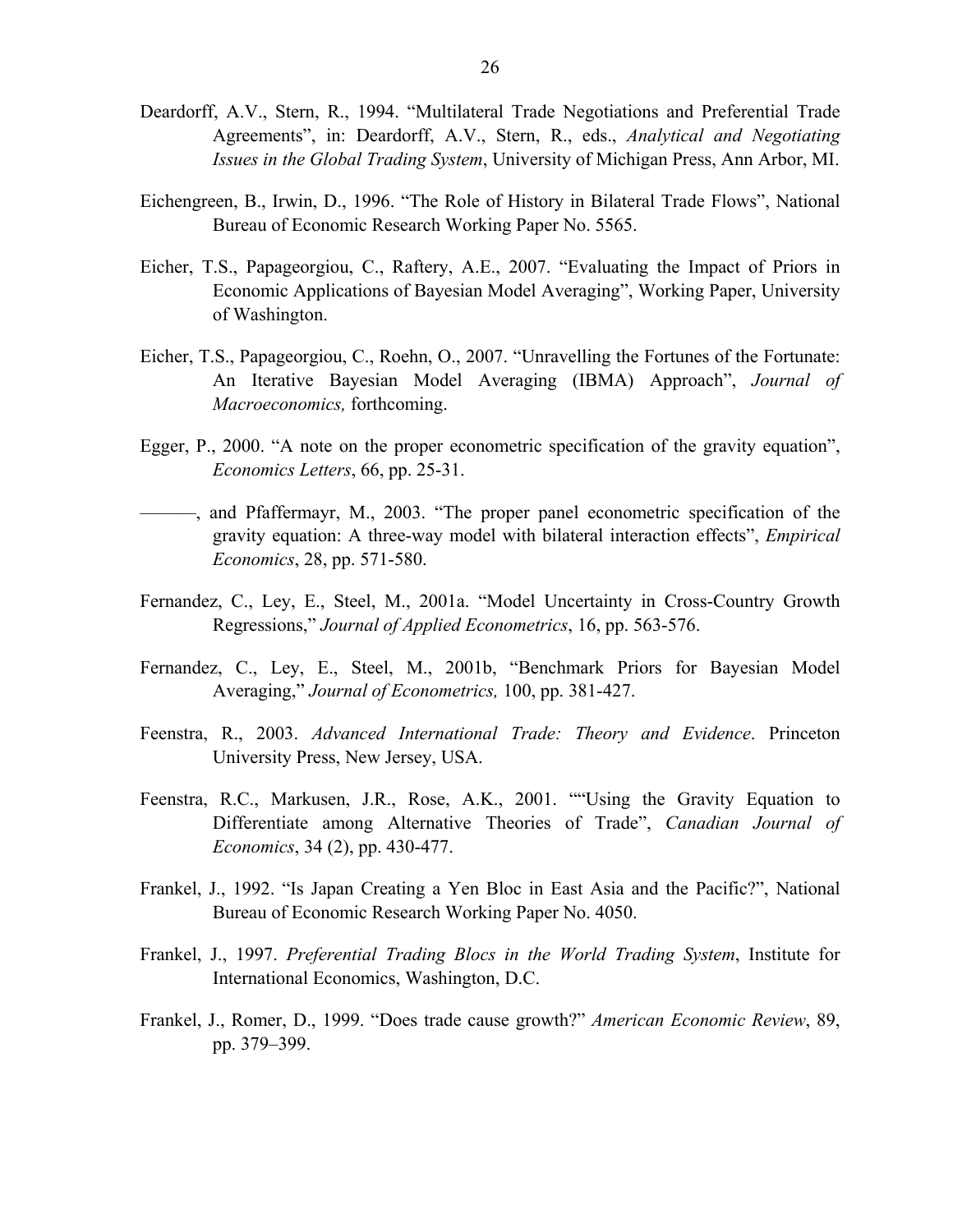- Frankel, J., Rose, A.K., 1998. "The Endogeneity of the Optimum Currency Area Criteria", *Economic Journal*, 108, pp. 1009-1025.
- ———, and Rose, A.K., 2002. "An estimate of the effect of common currencies on trade and income", *The Quarterly Journal of Economics*, 117, pp. 437–466.
- ———, and Stein, E., Wei, S.J., 1995. "Trading blocs and the Americas: the natural, the unnatural and the supernatural?" *Journal of Development Economics*, 47, pp. 61- 95.
- ———, and Wei, S.J., 1993. "Trading Blocs and Currency Blocs", National Bureau of Economic Research Working Paper No. 4335.
- ———, and Wei, S.J., 1996. "ASEAN in a Regional Perspective", Pacific Basin Working Paper No. PB96-02.
- Freund, C., 2000. "Different paths from free trade: the gains from regionalism", *The Quarterly Journal of Economics*, 115, pp. 1317–1341.
- Ghosh, S., Yamarik, S., 2004. "Are preferential trade agreements trade creating? An application of extreme bounds analysis", *Journal of International Economics*, 63, pp. 369-395.
- Glick, R., Rose, A.K., 2002. "Does a currency union affect trade? The time-series evidence", *European Economic Review*, 46, pp. 1125-1151.
- Greene, W.H., 2003. *Econometric Analysis*, 5th Edition, Prentice-Hall, Princeton, NJ.
- Grossman, G.M., Helpman, E., 1991. *Innovation and Growth in the Global Economy,*  Cambridge, MIT Press.
- Grossman, G.M., Helpman, E., 1995. "The Politics of Free-Trade Agreements", *American Economic Review*, 85 (4), pp. 667-690.
- Hansen, B.E., 2007. "Least Squares Model Averaging," *Econometrica*, forthcoming.
- Haveman, J.D., 1996. "Some Welfare Effects of Sequential Customs Union Formation", *Canadian Journal of Economics*, 29 (4), pp. 941-958.
- Helpman, E., Krugman, P.R., 1985. *Market Structure and Foreign Trade*, MIT Press, Cambridge, MA.
- Hendry, D., 1995. *Dynamic Econometrics*, Oxford University Press, Oxford, United Kingdom.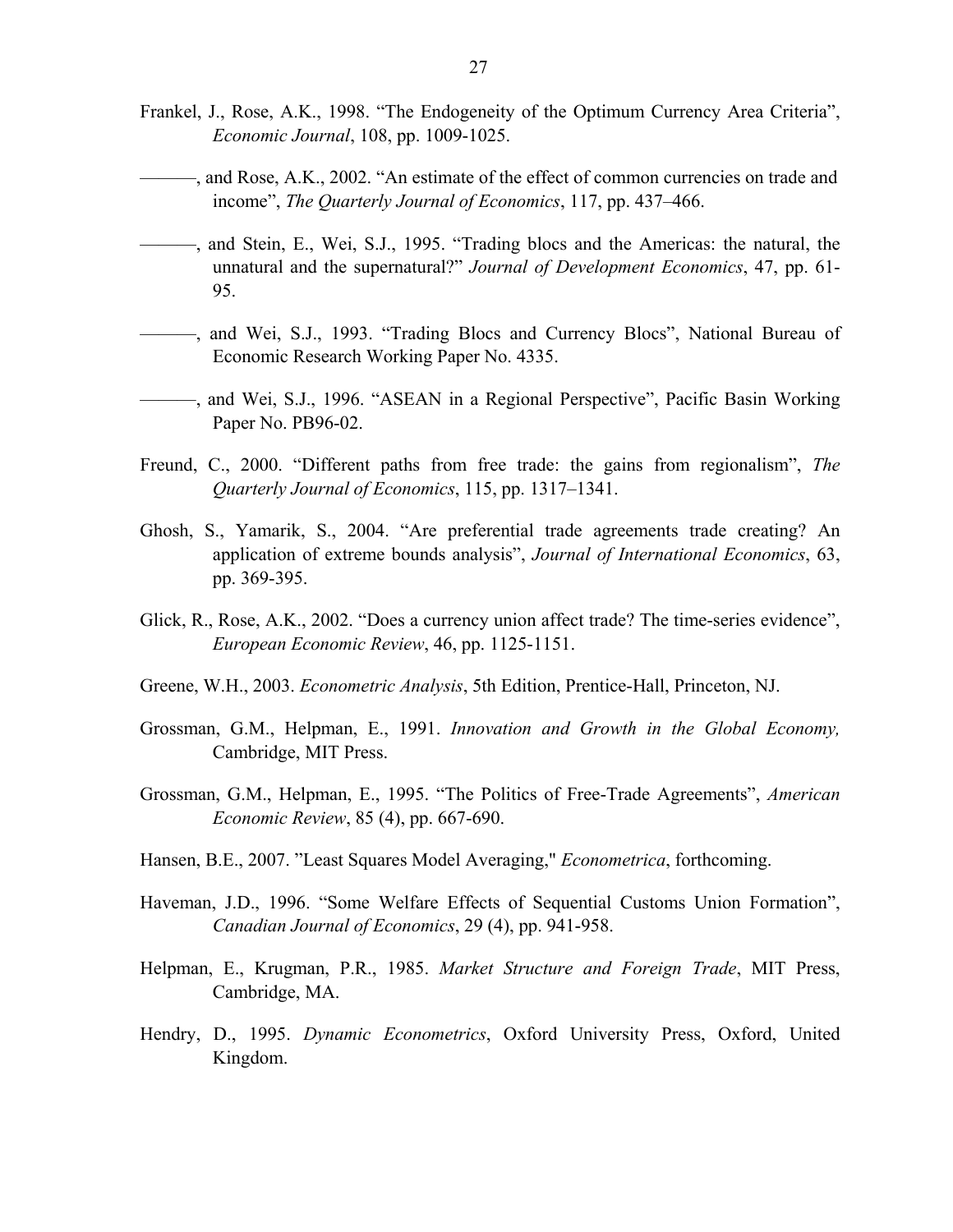- Hjort, N.L., Claeskens, G., 2003. "Frequentist Model Average Estimators", *Journal of the American Statistical Association,* 98 (464), pp. 879-899.
- Hummels, D., Levinsohn, J., 1995. "Monopolistic Competition and International Trade: Reconsidering the Evidence", *Quarterly Journal of Economics*, 110 (3), pp. 799- 836.
- Jeffries, H., 1961. *Theory of Probability*, 3rd Edition, Clarendon Press, Oxford.
- Kass, R.E., Raftery, A.E., 1995. "Bayes Factors", *Journal of the American Statistical Association*, 90 (430), pp. 773-795.
- Kemp, M.C., Wan, H.Y., 1976. "An Elementary Proposition Concerning the Formation of Customs Unions", *Journal of International Economics*, 6, pp. 95-97.
- Krishna, P., 1998. "Regionalism and Multilateralism: A Political Economy Approach", *Quarterly Journal of Economics*, 113 (1), pp. 227-251.
- Krugman, P., 1991a. "Is bilateralism bad?", in: Helpman, E., Razin, A., eds, *International trade and trade policy*, MIT Press, Cambridge, MA.
- Krugman, P., 1991b. "The move toward free trade zones", in: *Policy Implications of Trade and Currency Zones*, A Symposium Sponsored by the Federal Reserve Bank of Kansas City, Jackson Hole, WY, Aug., pp. 7-42.
- Linnemann, H., 1966. *An Econometric Study of International Trade Flows,* North Holland, Amsterdam.
- Leamer, E.E., 1978. *Specification Searches*, J. Wiley, New York, NY.
- Leamer, E.E., 1983, "Let's Take the Con Out of Econometrics", *American Economic Review*, 73, pp. 31-43.
- Levy, P.I., 1996. "Free Trade Agreements and Inter-Bloc Tariffs", Mimeo, Yale University.
- Levy, P.I., 1997. "A Political-Economic Analysis of Free Trade Agreements", *American Economic Review*, 87 (4), pp. 506-519.
- Linder, S.B., 1961. *An Essay on Trade and Transformation*, John Wiley, New York.
- Magee, C., 2003. "Endogenous preferential trade agreements: an empirical analysis", *Contributions to Economic Analysis and Policy*, 2 (1), Berkeley Electronic Press.
- Matyas, L., 1997. "Proper Econometric Specification of the Gravity Model", *World Economy*, 20 (3), pp. 363-368.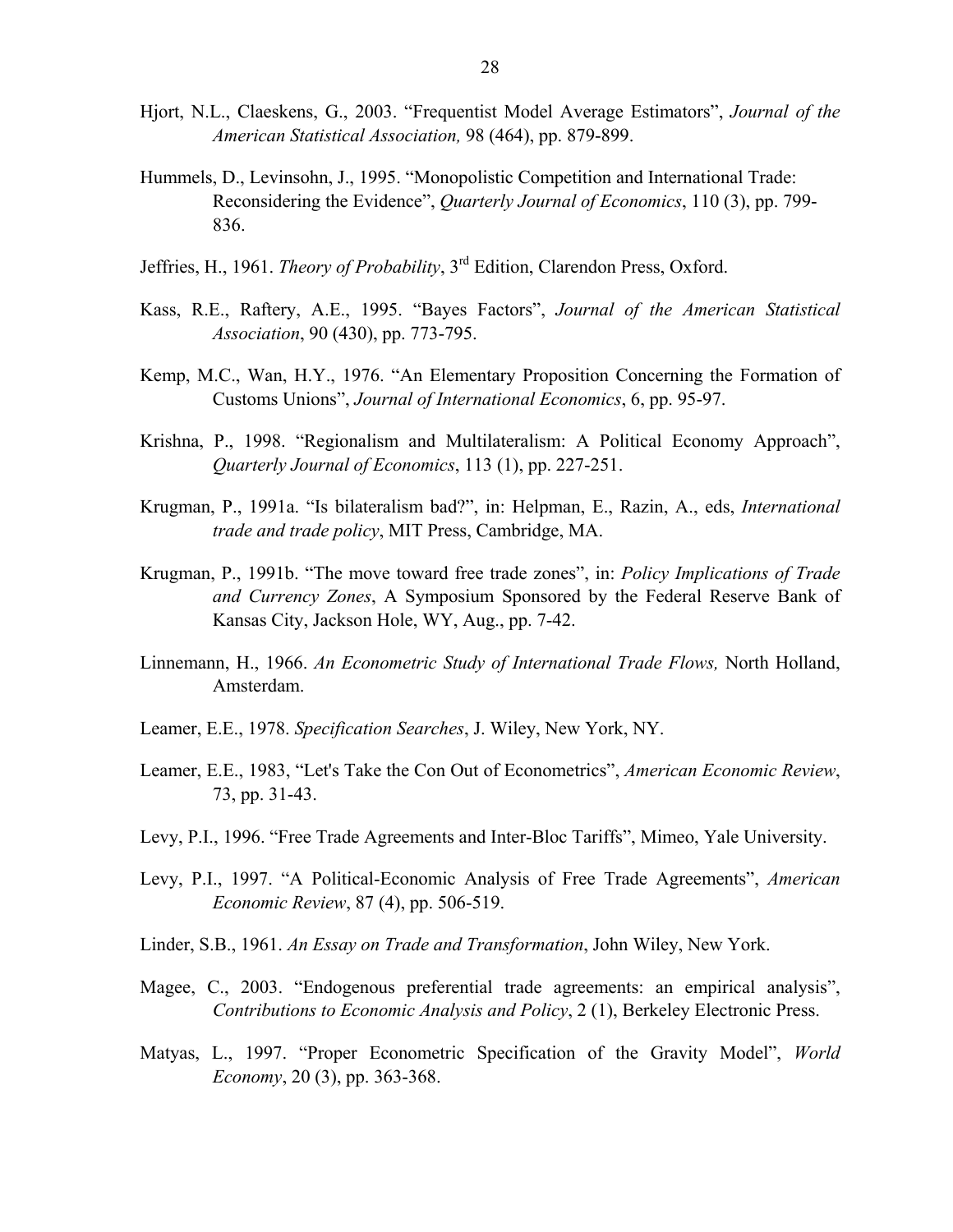- Montenegro, C., Soto, R., 1996. "How distorted is Cuba's trade? Evidence and predictions from a gravity model", *Journal of International Trade and Economic Development*, 5, pp. 45-70.
- Panagariya, A., 1999. "The Regionalism Debate: An Overview", *World Economy*, 22 (4), pp. 280-301.
- Panagariya, A., 2000. "Preferential Trade Liberalization: The Traditional Theory and New Developments", *Journal of Economic Literature*, 38 (2), pp. 287-331.
- Panagariya, A., Findlay, R., 1996. "A Political Economy Analysis of Free Trade Areas and Customs Unions", in: Feenstra, R., Irwin, D., Grossman, G., eds., *The political economy of trade reform*, MIT Press, Cambridge, MA.
- Pollak, J.J., 1996. "Is APEC a Natural Regional Trading Bloc? A Critique of the 'Gravity Model' of International Trade", *World Economy*, pp. 533-543.
- Raftery, A.E., D. Madigan and J.A. Hoeting, 1997, "Bayesian Model Averaging for Linear Regression Models," *Journal of the American Statistical Association*, 92, pp. 179- 191.
- Raftery, A.E., Zheng, Y., 2002. Long-Run Performance of Bayesian Model Averaging*, Journal of the American Statistical Association*, 98, pp. 931-937.
- Raftery, A.E., Zheng, Y., 2003. "Discussion: Performance of Bayesian Model Averaging", *Journal of the American Statistical Association*, 98 (464), Theory and Methods, pp. 931-938.
- Redding, S., Venables, A.J., 2004. "Economic Geography and International Inequality", *Journal of International Economics*, 62 (1), pp. 53-82.
- Richardson, M., 1993. "Endogenous Protection and Trade Diversion", *Journal of International Economics*, 34 (3-4), pp. 309-324.
- Rivera-Batiz, L.A., Romer, P.M., 1991. "Economic Integration and Endogenous Growth", *Quarterly Journal of Economics*, 106 (2), pp. 531-555.
- Rose, A.K., 2000. One money, one market? The Effects of Common Currencies on International Trade", *Economic Policy*,15, pp. 7-46.
- ———, 2004. "Do We Really Know That the WTO Increases Trade?", *American Economic Review*, 13 (4), pp. 682-698.